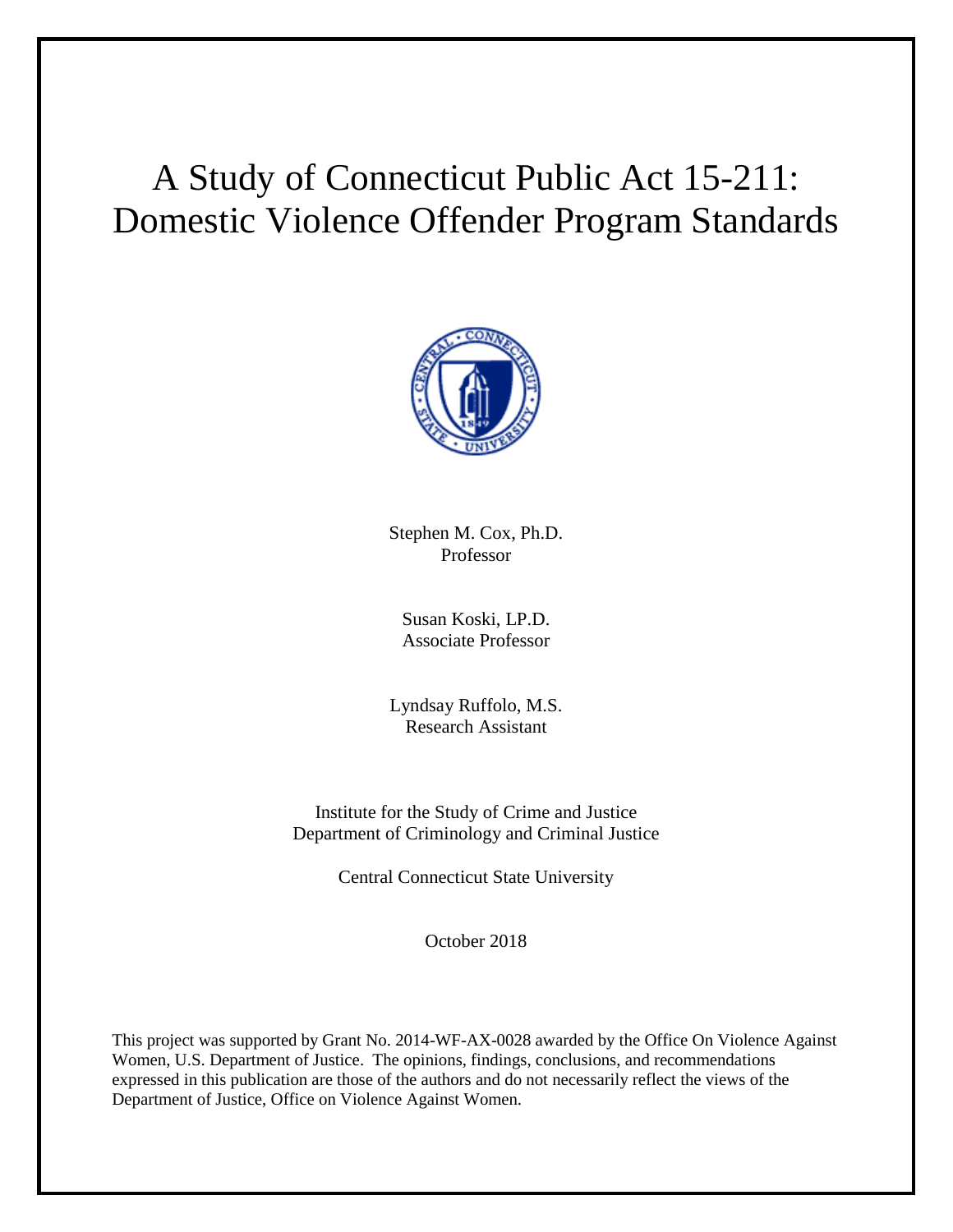## EXECUTIVE SUMMARY

Concerns expressed by the Connecticut Coalition Against Domestic Violence (CCADV) over inconsistent offender accountability during the Court pretrial and adjudication processes stemming from a lack of statutory standards for court-mandated domestic violence programming led to the passage of Public Act 15-211, *An Act Concerning Revisions to the Criminal Justice Statutes, and Concerning the Psychiatric Security Review Board, Domestic Violence, Condominium Associations and Depositions of Persons Living Out-Of-State*. Specific to domestic violence, this act (1) created a 16 member Domestic Violence Offender Program Standards Advisory Council; (2) required that the Judicial Branch Court Support Services Division (JB-CSSD) contract with providers of programs that comply with the adopted program standards; and, (3) that prosecutors may not nolle a family violence charge that is not referred to the JB-CSSD Family Services Unit unless the reasons for these actions are stated in court. In addition, if prosecutors allow defendants to attend non-JB-CSSD counseling or treatment programs prior to choosing to nolle a family violence case, these programs must comply with the Domestic Violence Offender Program Standards. Public Act 15-211 went into effect on July 1, 2016.

Following the passage of Public Act 15-211, the Domestic Violence Offender Program Standards Advisory Council created specific programmatic standards and undertook several outreach activities to raise awareness of the new law and to promote the adoption of these standards by individuals and organizations providing treatment and counseling services to domestic violence offenders. A January 2018 progress report from the Domestic Violence Offender Program Standards Advisory Council to the Connecticut General Assembly identified a number of implementation concerns such as: (1) despite outreach efforts, a small number of individuals and agencies applied to be provide treatment and counseling services that would meet the adopted domestic violence treatment standards; (2) State's Attorneys were continuing to nolle domestic violence charges without providing their rationale in court; and, (3) it was not possible to track prosecutors' nolle decisions from the use of services that did not comply with the Domestic Violence Program Standards. The progress report recommended an independent study be conducted to identify more specific issues related to the implementation of Public Act 15-211. Faculty from the Institute for the Study of Crime and Justice at Central Connecticut State University were contracted to analyze court data pertaining to domestic violence cases and facilitate focus groups of key stakeholder groups.

## Description of the Study

The study was comprised of two different types of research. The first research component was quantitative and analyzed court data for all domestic violence arrests occurring in the calendar year of 2016. This research focused on the court dispositions and differences in defendants for cases involving the JB-CSSD Family Services Unit and cases that did not involve this unit. The second research component was qualitative and used responses from stakeholder focus groups (private service providers, victim advocates, and JB-CSSD Family Relations' counselors) along with telephone interviews with State's Attorneys. This research explored the utilization of courtmandated domestic violence offender programs with particular attention given to the use and utility of community-based programs in Connecticut.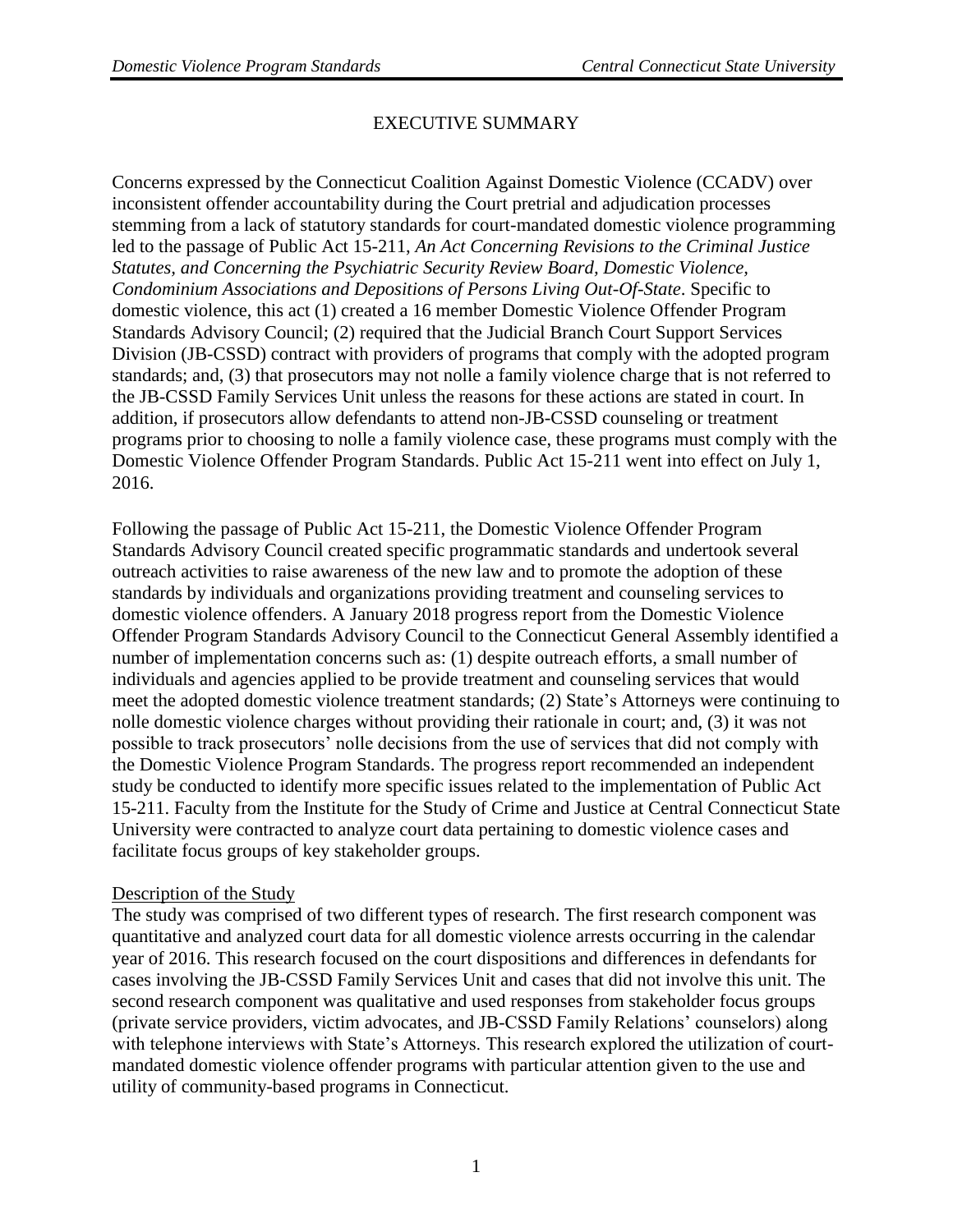## Study Findings

Based on the analysis of 2016 court data and the focus groups and interviews, it appears that Public Act 15-211 had minimal or no effect on changing the court processing of domestic violence offenders. The court dispositions for domestic violence cases were similar before and after the legislation took effect. Also, the focus group participants did not report seeing changes in how non-JB-CSSD mandated cases were being handled in court.

While the results of both study components found little or no effects in court processing of domestic violence cases as a result of Public Act 15-211, each produced findings allowing for a more in-depth understanding of how these cases are processed. The quantitative analysis found that, overall, Connecticut courts were processing domestic violence offenders in a fairly consistent manner. For instance, less serious domestic violence offenders committing less serious offenses were more likely to be mandated to the JB-CSSD Family Services Unit and placed in appropriate programming that led to cases being nolled or dismissed. More serious offenders committing more serious offenses were not being mandated to the JB-CSSD Family Services Unit because these cases appeared to be too serious for this programming or the offenders had already utilized these services. These offenders were more likely to be put to plea and received a guilty verdict. Serious offenders were much less likely to receive a nolle or dismissal. The domestic violence offenders who were most likely to have had their cases nolled or dismissed without JB-CSSD involvement were more serious offenders that had been charged with less serious offenses. Prosecutors, in these cases, likely to required defendants to participate in pretrial non-JB-CSSD services with the case resulting in a nolle; or, the charges were dismissed due case-specific circumstances (e.g., minimal evidence).

The qualitative analysis provided more detail and explanation to the above findings. Stakeholders have a high level of confidence in the JB-CSSD mandated services since they follow the Domestic Violence Offender Program Standards but do not feel the same about services that do not follow these standards. They see a lack of uniformity in domestic violence dispositions across courts due to the lack of services in some jurisdictions. In areas where services are limited, prosecutors often rely on existing services that may or may not meet the Domestic Violence Program Standards; especially in situations where domestic violence offenders are ineligible or inappropriate for the JB-CSSD mandated programming. Additionally, many treatment and counseling providers did not seek approval to provide treatment and counseling services that met the Domestic Violence Offender Program Standards since they did not believe there would be any change in the amount of referrals they received as they were already a preferred provider for many defendants. Others mentioned that there was no motivation to be added to the list because they already did the work and were getting referrals.

## Programmatic and Research Recommendations

This study revealed a gap or lack of services for more serious domestic violence offenders who were arrested for less serious offenses. Our primary recommendation is that the JB-CSSD and CCADV work with State's Attorneys to create ways to provide more service options for this group of offenders across courts and to educate the courts on the various program options (other than contracted services) in specific geographic areas. In addition, stakeholders recommended the need for more unique and flexible program options such as wrap around services for victims, offenders, children, and other people affected by domestic violence.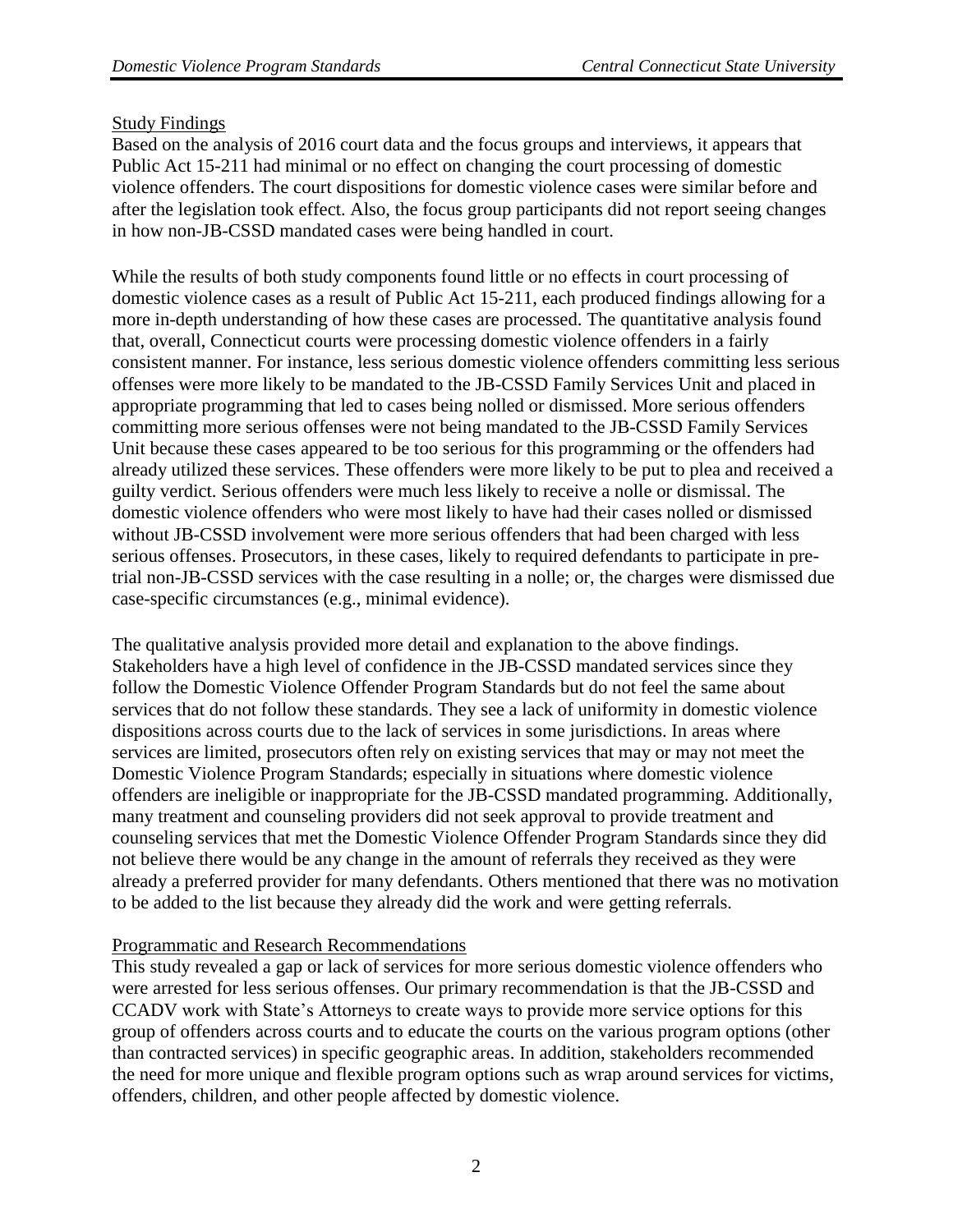From a research perspective, we recommend the creation of a centralized database or case management system to house case-specific information for prosecutors. The lack of a centralized database in the Chief State's Attorney's Office severely hinders any attempt to truly understand prosecutorial decision-making. Since the collection of statewide prosecutorial data is not possible, we recommend that further research conduct case reviews. These reviews would consist of randomly selecting cases in each court and discussing with prosecutors the factors that lead to their decision to nolle a case. While not an ideal method, it would yield more specific information on why cases involving serious offenders were nolled and if the decision involved offenders completing non-JB-CSSD services. Since the time and resources may not be available to conduct adequate research on prosecutorial decision-making, the CCADV should consider creating a "Court Watch" program. These programs are typically operated by non-profit organizations that recruit and train volunteers to observe the daily workings of courts and assess their adherence to domestic violence laws and policies.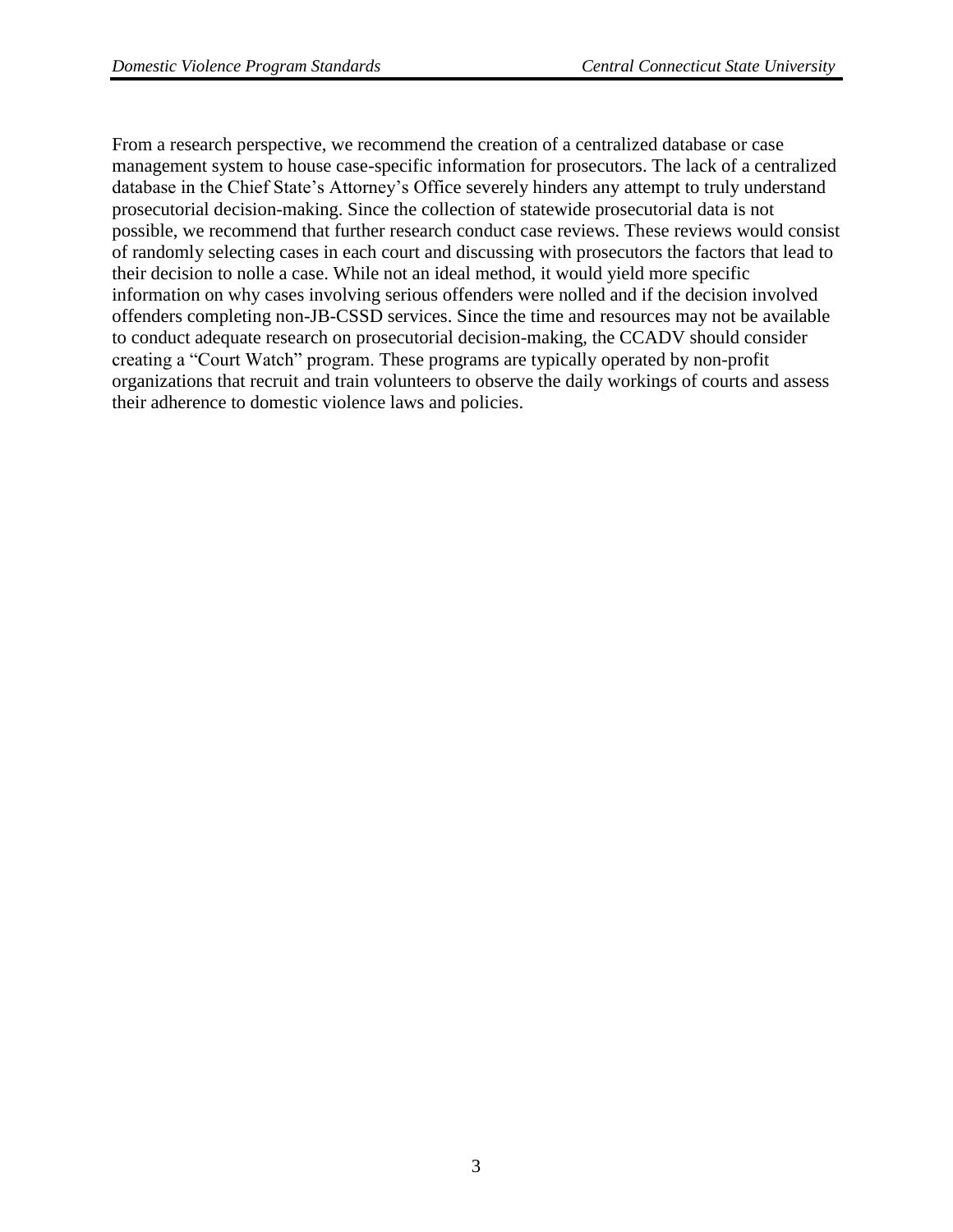## TABLE OF CONTENTS

| Adoption and Implementation of Domestic Violence Program Standards in Connecticut 7     |  |
|-----------------------------------------------------------------------------------------|--|
|                                                                                         |  |
|                                                                                         |  |
|                                                                                         |  |
| Domestic Violence Court Case Dispositions by JB-CSSD Involvement 10                     |  |
| Changes in Domestic Violence Court Orders and Dispositions Before and After the DV      |  |
|                                                                                         |  |
| Comparison of Domestic Violence Offenders with and without JB-CSSD Involvement12        |  |
| Comparison of Court Ordered Conditions JB-CSSD and Non-JB-CSSD Mandated                 |  |
|                                                                                         |  |
| Comparison of Guilty Verdicts and Nolles for Offenders Not Mandated to the JB-CSSD14    |  |
|                                                                                         |  |
|                                                                                         |  |
|                                                                                         |  |
|                                                                                         |  |
|                                                                                         |  |
|                                                                                         |  |
|                                                                                         |  |
|                                                                                         |  |
|                                                                                         |  |
|                                                                                         |  |
|                                                                                         |  |
|                                                                                         |  |
| Appendix C: Domestic Violence Offender Program Standards Advisory Council: An Update to |  |
|                                                                                         |  |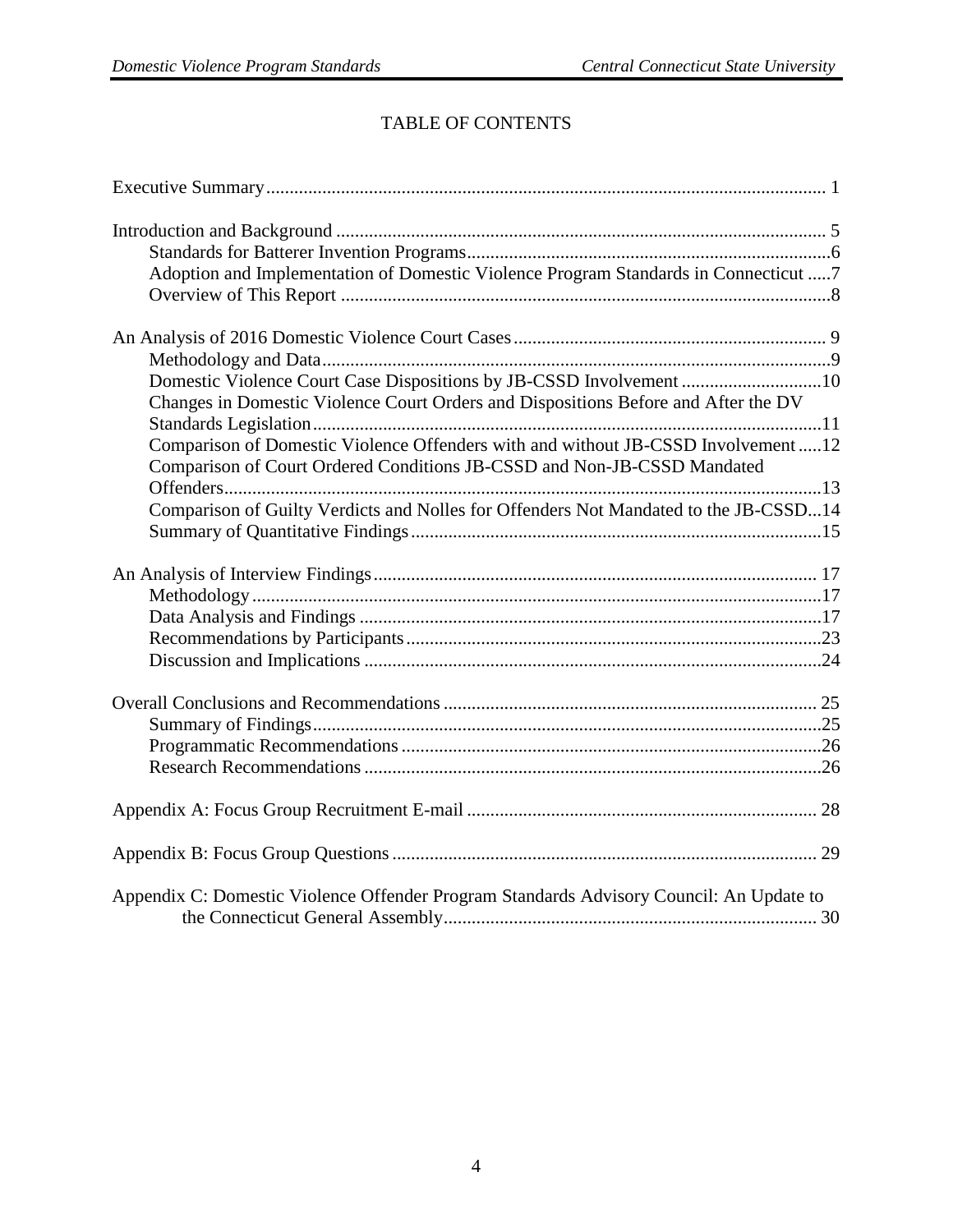$\overline{a}$ 

## INTRODUCTION AND BACKGROUND

Family violence is defined under Conn. Gen. Stat. § 46b-38a(1) (2013) and consists of "an incident resulting in physical harm, bodily injury or assault, or an act of threatened violence that constitutes fear of imminent physical harm, bodily injury or assault, including, but not limited to, stalking or a pattern of threatening, between family or household members. Verbal abuse or argument shall not constitute family violence unless there is present danger and the likelihood that physical violence will occur."

Upon making an arrest, the arresting police officer determines if this is a family violence case depending on the offender's relationship with the victim. Per state statute, offenders in family violence cases must be arraigned within 24 hours of the arrest. At arraignment, the case is referred to the Judicial Branch Court Support Services Division's (JB-CSSD) Family Services Unit where a Family Relations Counselor identifies the risk of the offender to re-offend, identifies the risk the offender poses to the victim, recommends services for the offender, and determines the need for a protective order. The Family Relations Counselor makes these recommendations to the Court based on: a criminal background check of the offender, a firearms screen to determine whether the offender has access to firearms, and an offender risk assessment using the Domestic Violence Screening Instrument  $(DVSI-R)^{1}$  and the Supplemental Risk Indicators  $(SRI)^2$ . During this time the victim meets with a Victim's Advocate who explains the court process, reviews the rights of the victim during this process, and provides referrals to community and state social service agencies.

The Family Relations Counselor then recommends to the Court one of three options: (1) continuance of the case for a full assessment (typically 4 to 6 weeks), (2) pretrial supervision for the offender by the JB-CSSD Family Services (that typically includes participation in the Family Violence Education Program), or (3) to forward the case to the States' Attorney for prosecution. If this occurs, the State's Attorney can prosecute the case based on the charges at arraignment, nolle<sup>3</sup> the family violence charges and prosecute on other charges, nolle all of the charges including the family violence case, or dismiss some or all of the charges. States' Attorneys typically decide how to process these cases based on the seriousness of the offense, the defendant's history of criminal activity and family violence, the evidence of the case regarding the presence of a crime and the seriousness of it, and the defendant's prior participation and success in court-mandated treatment programs.

 $1$  The DVSI-R is a validated risk instrument used by the JB-CSSD to screen all incoming family violence offenders prior to judges issuing court orders. It is an 11-item tool addressing the behavioral history of the offender along with indicators of the offender's imminent risk of future violence. This tool was created for the JB-CSSD by Dr. Kirk Williams and has been validated on several occasions (see Williams, K.R., (2011). Family violence risk instruments: A predictive cross-validation study of the Domestic Violence Screening Instrument-Revised (DVSI-R). *Public Health Reports, 121,* 400-408).

<sup>&</sup>lt;sup>2</sup> The SRI asked five specific questions drawn from the Dr. Jacqueline Campbell's Danger Assessment that have the highest predictability of identifying those domestic violence situations that are at greatest risk of potentially escalating to intense violence.

<sup>3</sup> A *Nolle Prosequi* is a official pre-trial action by a prosecutor (State's Attorney) to delay prosecution of or not prosecute a charge. In Connecticut, prosecutors have 13 months to prosecute charges after which, the charges are erased.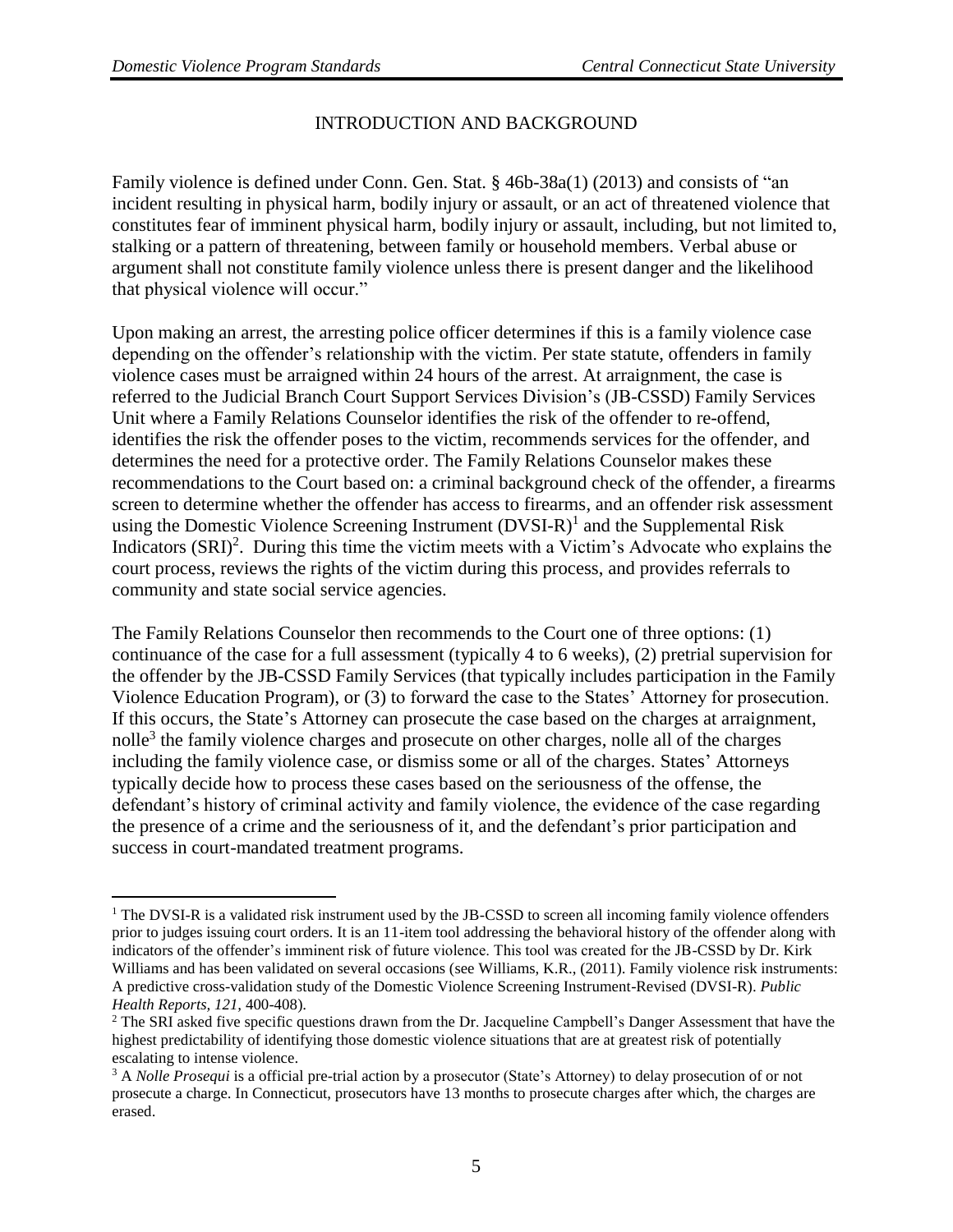Offenders completing pretrial supervision and/or programming will likely have their family violence cases nolled or dismissed. Male offenders pleading guilty or convicted of family violence offenses involving an intimate partner may be referred to JB-CSSD administered programs (such as EXPLORE or EVOLVE) from judges' court orders or ordered by probation officers as part of offenders' probation requirements.

## Standards for Batterer Invention Programs

Since the early 1990s, court-mandated batterer intervention programs (also referred to as "BIPs") have become the primary means for addressing family violence, particularly intimate partner or domestic violence. 4 In addition, a vast majority of states developed statutory standards governing the various interventions that can be used to deal with family violence perpetrators. The scope and content of these standards tend to "vary according to the administrative bodies and the means of regulation". <sup>5</sup> Standards typically specify the various protocols used for screening and assessment; the content, modality, and length of programming; the training and education requisite to administer such programs; and whether sharing findings and performing evaluations are required. 6

By 1997, 27 states and the District of Columbia had created standards to assist courts and criminal justice practitioners in selecting suitable batterer interventions and, by 2008 that number had grown to 44.<sup>7</sup> The Washington State Institute for Public Policy (2013) followed Maiuro and Eberle's (2008) study and found that 44 states had legal guidelines for domestic violence treatment.<sup>8</sup> As of 2014, Connecticut was one of those six states (along with Arkansas, Mississippi, New York, South Dakota, and Wyoming) that did not have statutory standards regarding their court-mandated interventions for perpetrators of family violence.

Although Connecticut did not have statutory standards for court-mandated domestic violence programming, the JB-CSSD administered three Domestic/Family Violence Batterer Intervention Programs (Family Violence Education Program, EXPLORE, and EVOLVE).<sup>9</sup> The Family Violence Education Program (FVEP) is a 9 week-13 hour pretrial program for first-time and non-serious offenders. EXPLORE is a 26 week-39 hour post-conviction program for more serious male batterers. EVOLVE is a more intensive 26 week-104 hour post-conviction program for high risk male batterers. These programs adapted evidenced-based curricula and adhered to national program standards for effective batterer interventions. A 2014 evaluation<sup>10</sup> of these

 $\overline{a}$ 

https://www.jud.ct.gov/cssd/research/FamViolence\_Eval\_060914.pdf

<sup>4</sup> Feder, L., & Wilson, D.B. (2005). A meta-analytic review of court-mandated batterer intervention programs: Can courts affect abusers' behavior? *Journal of Experimental Criminology, 1,* 239–262.

<sup>5</sup> Maiuro, R. D., & Eberle, J. A. (2008). State standards for domestic violence perpetrator treatment: Current status, trends, and recommendations. *Violence and Victims, 23*(2), 133-155.

<sup>6</sup> Maiuro & Eberle (2008)

<sup>7</sup> Maiuro & Eberle (2008)

<sup>8</sup> Washington State Institute for Public Policy. (January 2013). *What works to reduce recidivism by domestic violence offenders?* Olympia, WA: Washington State Institute for Public Policy.

<sup>9</sup> FVEP and EXPLORE are available in all Connecticut courts while EVOLVE in only available in Brideport, New Haven, New London, and Waterbury.

<sup>10</sup> Cox, S.M. & Rivolta, P. (2014) *Evaluation of Three Court-Mandated Family Violence Interventions: FVEP, EXPLORE, and EVOLVE.* New Britain, CT: State of Connecticut Judicial Branch. Available at: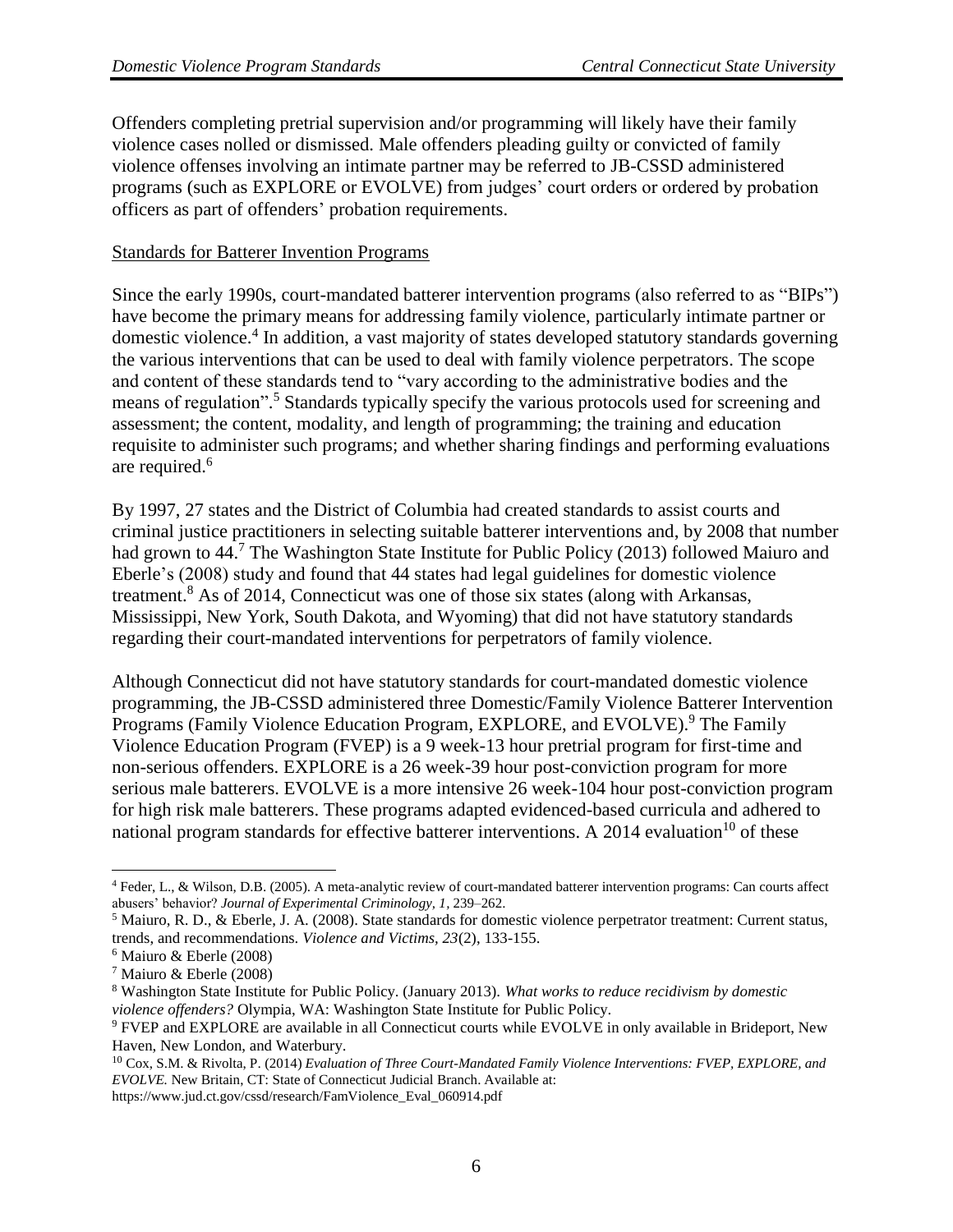$\overline{a}$ 

programs found that they had high completion rates for offenders referred to these programs and also produced lower re-arrest rates for program participants and completers.

While EXPLORE and EVOLVE comply with national standards, EVOLVE is not available in every Connecticut court jurisdiction nor are these programs mandated in all cases of domestic violence. Additionally, repeat domestic violence offenders are unlikely to be mandated to attend EXPLORE or EVOLVE if they have already participated in these programs. In these and other cases, State's Attorneys can use their discretion to dismiss and/or nolle domestic violence cases where offenders are not referred to the JB-CSSD Family Services Unit and are permitted to attend counseling or treatment programs that are not under the purview of the JB-CSSD domestic violence program standards.

## Adoption and Implementation of Domestic Violence Program Standards in Connecticut

Concerns expressed by the Connecticut Coalition Against Domestic Violence (CCADV) over inconsistent offender accountability during the Court pretrial and adjudication processes stemming from a lack of statutory standards for non-JB-CSSD court-mandated domestic violence programming led to the 2015 passage of Public Act 15-211, *An Act Concerning Revisions to the Criminal Justice Statutes, and Concerning the Psychiatric Security Review Board, Domestic Violence, Condominium Associations and Depositions of Persons Living Out-Of-State*. Specific to domestic violence, this act (1) created a 16 member Domestic Violence Offender Programs Standards Advisory Council to create, review, and amend standards for domestic violence offender programs; (2) required that the JB-CSSD contract with providers of programs that comply with the adopted program standards; and, (3) that prosecutors may not nolle a family violence charge that is not referred to the JB-CSSD Family Services Unit unless the reasons for these actions are stated in court. In addition, if prosecutors allow defendants to attend non-JB-CSSD counseling or treatment programs prior to choosing to nolle a family violence case, these programs must comply with the domestic violence offender program standards. Public Act 15-211 went into effect on July 1, 2016.

Following the passage of Public Act 15-211, the Domestic Violence Offender Program Standards Advisory Council created specific programmatic standards and undertook several outreach activities to raise awareness of the new law and to promote the adoption of these standards by individuals and organizations providing treatment and counseling services to domestic violence offenders. In January of 2018, the Domestic Violence Offender Program Standards Advisory Council submitted a progress report to the Connecticut General Assembly that identified several implementation concerns (see this report in the Appendix)<sup>11</sup>. Some of these were:

1. Despite outreach efforts, a very small number of individuals (five) and agencies (six) applied to be provide treatment and counseling services that would meet the adopted domestic violence treatment standards. These low numbers raised concerns that many court locations would not have accessible treatment providers and prosecutors would continue to allow offenders to attend treatment and counseling services that did not meet the domestic violence standards.

<sup>11</sup> Domestic Violence Offender Program Standards Advisory Council. (January 2018). *An Update to the Connecticut General Assembly Submitted to the Judiciary Committee and Committee on Children pursuant to Public Act 15-211*.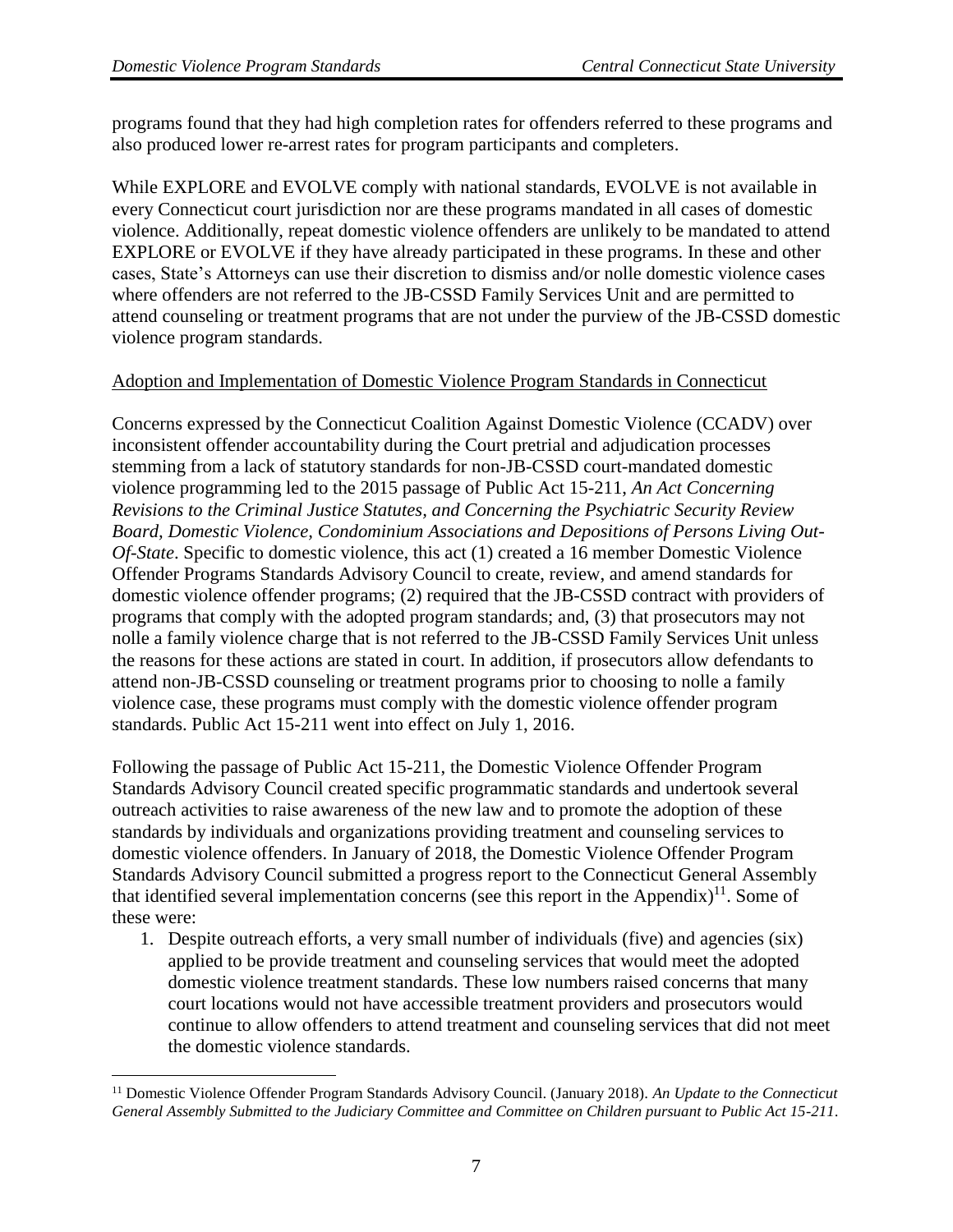- 2. State's Attorneys were continuing to nolle domestic violence charges without providing their rationale in court. In regards to this concern, the progress report noted that casespecific complexities were present in many cases that were not anticipated by the Advisory Council.
- 3. The Chief State's Attorneys' Office does not have an electronic case management information system that tracks cases or case dispositions. For offenders who successfully complete a program or counseling, a favorable disposition is entered in these cases including a nolle, dismissal or case disposal without conviction. The JB-CSSD contracted providers also submit client reports to the Family Services Unit on a monthly basis and any compliance concerns are communicated to the Court. Non-contracted providers might practice similar reporting protocol but again, evidence of this is not accessible once placed in the state's paper file. Presently there is no electronic database for these files and, therefore, it is difficult to assess whether non-contracted providers are meeting the standards.

The progress report recommended an independent evaluation be conducted that builds on the progress report to identify more specific issues related to the implementation of Public Act 15- 211, hold focus groups with key stakeholders regarding the use of the domestic violence program standards, and attempt to retrieve reliable data to assess the use of DV program standards in criminal cases.

## Overview of This Report

The current research was conducted pursuant to the recommendation made by the Domestic Violence Offender Program Standards Advisory Council. Faculty from the Institute for the Study of Crime and Justice were contracted to analyze court data pertaining to domestic violence cases and facilitate focus groups of key stakeholder groups. This report contains three sections. The first section presents the findings of the analysis of court data regarding the processing of domestic violence cases. The second section presents the findings from the stakeholder focus groups and interviews. Finally, the third section summarizes the findings from both analyses and provides recommendations to the Advisory Council.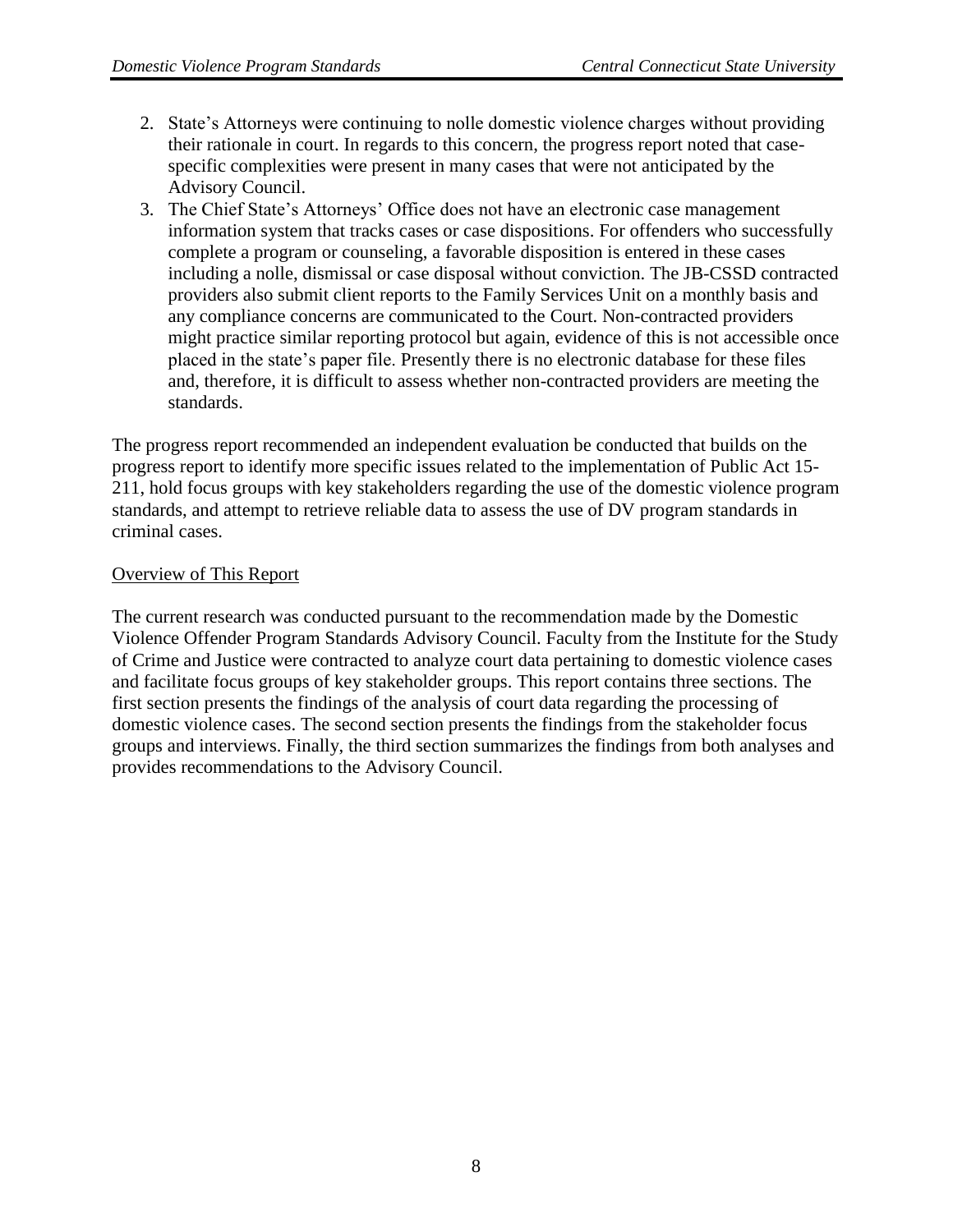## AN ANALYSIS OF 2016 DOMESTIC VIOLENCE COURT CASES

The overall purpose of studying the pre-trial and court processing of domestic violence arrests was to understand differences between those cases that were court-mandated to the JB-CSSD's Family Services Unit and those that were not. Particular attention was given to whether these processes changed following the July 1, 2016 implementation of Public Act 15-211. The first aspect of this study consisted of collecting and analyzing 2016 court data for cases involving intimate partner arrests. The following section presents the methodology used for this portion of the study and the results of the analysis of these data.

## Methodology and Data

The research methodology employed for this study was an analysis of existing data, using court records for intimate partner arrests from the calendar year of 2016.<sup>12</sup> We limited this analysis to cases of intimate partner violence since concerns expressed by the Domestic Violence Offender Program Standards Advisory Council centered on the lack of court-mandated treatment for people committing intimate partner violence.

The quantitative analysis focused on the following research questions:

- 1. Were there differences in court dispositions for defendants mandated to the JB-CSSD Family Services Unit and defendants not mandated to the JB-CSSD?
- 2. Were there changes in how domestic violence offenders were processed by Connecticut courts before and after Public Act 15-211 went into effect (July 1, 2016)?
- 3. How were domestic violence defendants mandated to the JB-CSSD different from domestic violence defendants not mandated to the JB-CSSD?
- 4. For domestic violence defendants who were not mandated to the JB-CSSD, were there differences in offender characteristics for those receiving guilty verdicts compared to those receiving nolles?

The study of domestic violence court cases utilized official records with all data being collected from the Judicial Branch-CSSD's Case Management Information System (CMIS) and the Connecticut Criminal History database (CCH). The first step in the data collection process was to identify all domestic violence arrest cases from 2016 with accompanying charges. We initially selected the 2016 calendar year so that we would be able to compare changes in processing for these cases before and after Public Act 15-211 went into effect. From CMIS, we collected:

- Docket Number;
- Demographic information (date of birth, gender, and race/ethnicity);
- Family violence risk assessment scores from the Domestic Violence Screening Instrument (DVSI-R);
- Victim-offender relationship;
- The JB-CSSD's Family Services recommendations to the Court;
- Court Orders.

 $\overline{a}$ 

 $12$  Intimate partners, or parties involved in domestic violence, are considered to be spouses, parent of a common child, intimate cohabitant, or in a dating relationship.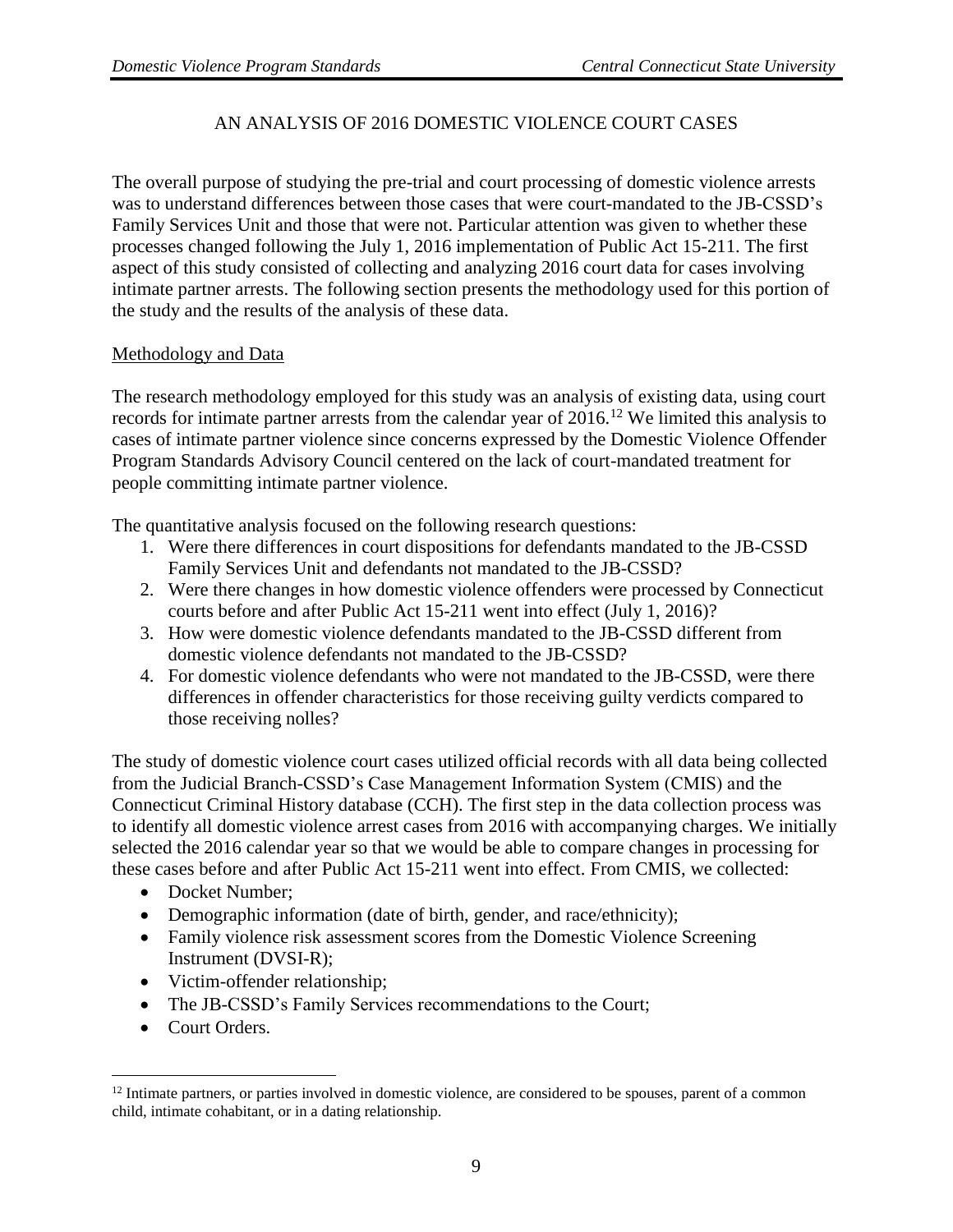Next, these family violence cases were matched to the CCH to collect accompanying charges and criminal history. CCH data consisted of:

- Arrest date and offenses:
- Arraignment date and offenses;
- Disposition date;
- Type of disposition;
- Sentence (incarceration days, probation days).

The data consisted of 18,213 domestic violence cases that began court processing in 2016 (cases were excluded if the initial arrest occurred in 2015). Of these, 9,253 (51%) were mandated to the JB-CSSD for assessment and programming referrals while 8,950 (49%) were not mandated or supervised by the JB-CSSD during the court process.

#### Domestic Violence Court Case Dispositions by JB-CSSD Involvement

The first analysis compared court dispositions of cases where the offender was mandated to the JB-CSSD to those that were not (Table 1). The case dispositions were statistically significantly related to whether the offender was mandated to the JB-CSSD. For instance, 53% (4,483) of defendants not mandated to the JB-CSSD were convicted compared to 15% of defendants mandated to the JB-CSSD. For nolle and dismissals, 85% of JB-CSSD mandated cases ended with a nolle (51%) or dismissal (34%) while 46% of cases not mandated to the JB-CSSD ended with a nolle (39%) or a dismissal (7%).

| Tubly 1. Dispositions of 2010 Domestic Violence Afflosts by the CSSD Involvement |              |              |              |
|----------------------------------------------------------------------------------|--------------|--------------|--------------|
|                                                                                  | Court Order  |              |              |
|                                                                                  | JB-CSSD      | No JB-CSSD   | Total        |
| 2016 Intimate Partner Arrests                                                    | 51% (9,253)  | 49% (8,950)  | 18,213       |
| Court Case Disposition*                                                          |              |              |              |
| Guilty                                                                           | 15% (1,272)  | 53% (4,483)  | 34% (5,755)  |
| Nolle                                                                            | 51% (4,419)  | 39% (3,328)  | 45% (7,740)  |
| Dismissal                                                                        | 34% (2,918)  | 7% (629)     | 21% (3,521)  |
| Not Guilty                                                                       | $0.2\%$ (19) | $0.2\%$ (13) | $0.4\%$ (65) |
| Other                                                                            | $0.3\%$ (29) | $0.4\%$ (35) | $0.4\%$ (64) |
| <b>Missing Disposition</b>                                                       | 596          | 462          | 1,050        |

Table 1. Dispositions of 2016 Domestic Violence Arrests by JB-CSSD Involvement <sup>13</sup>

\*Chi Square=3422,74, df=4, p.=0.000

 $\overline{a}$ 

<sup>&</sup>lt;sup>13</sup>Cases involving multiple dispositions were coded as follows: (1) if there was any charge resulting in a guilty verdict the case was coded as "guilty"; (2) if the charges did not contain a guilty verdict but had at least one nolle the case was coded as a "nolle"; (3) if the charges did not contain a guilty verdict or a nolle but had at least one dismissal the case was coded as a "dismissal"; (4) if the charges only had verdicts of not guilty or other the case was coded as "Not Guilty"; and, (5) if all charges had other dispositions the case was coded as "Other".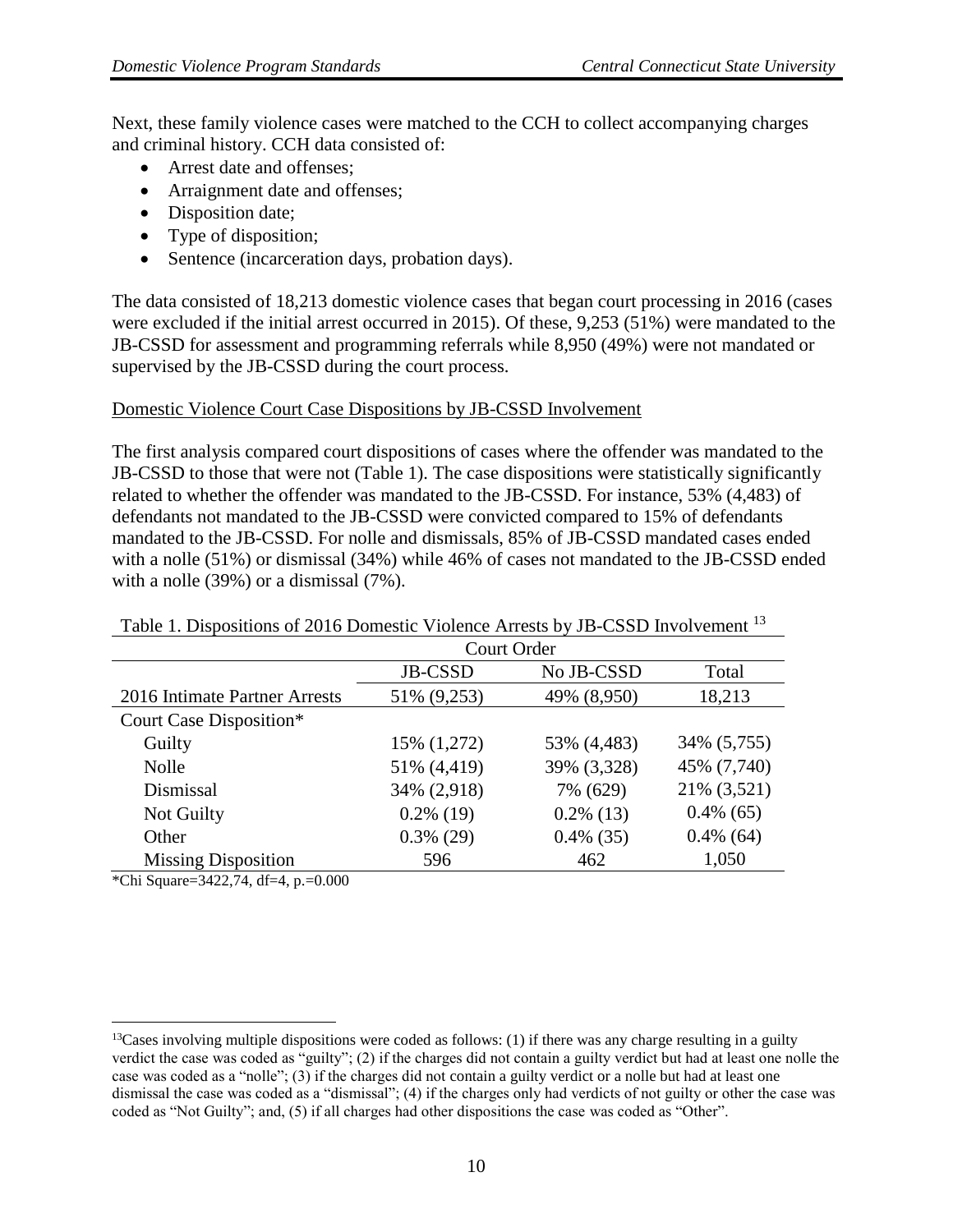## Changes in Domestic Violence Court Orders and Dispositions Before and After the DV Standards Legislation

Public Act 15-211 specified that prosecutors may not nolle a family violence charge that is not mandated to the JB-CSSD Family Services Unit unless the reasons for these actions are stated on the record in court. In addition, if prosecutors allow defendants to attend non-JB-CSSD counseling or treatment programs prior to choosing to nolle a family violence case, these programs must comply with the Domestic Violence Offender Program Standards. This legislation was intended to reduce the number of domestic violence cases ending in a nolle that were not referred to the JB-CSSD. It was believed that by requiring prosecutors to use programs meeting the domestic violence program standards or state their rationale for using a nolle in court, prosecutors would be less likely to nolle cases. The second quantitative analysis compared domestic violence case dispositions separately for the JB-CSSD mandated cases before and after the legislation went into effect (July 1, 2016) and for non-JB-CSSD cases for these same time periods (Table 2).

Table 2. Domestic Violence Court Orders and Dispositions Before and After DV Standards Legislation

| Before July 1, $2016$ |              |                                  | After July 1, 2016 |              |
|-----------------------|--------------|----------------------------------|--------------------|--------------|
| 9,029                 |              | 2016 Intimate Partner<br>Arrests | 9,184              |              |
| JB-CSSD               | No JB-CSSD   | <b>Court Orders</b>              | JB-CSSD            | No JB-CSSD   |
| 49% (4,511)           | 51% (4,518)  |                                  | 51% (4,752)        | 49% (4,432)  |
|                       |              | <b>Court Case Disposition</b>    |                    |              |
| 14% (621)             | 53% (2,296)  | Guilty                           | 15% (651)          | 53% (2,187)  |
| 50% (2,161)           | 39% (1,715)  | <b>Nolle</b>                     | 52% (2,258)        | 39% (1,613)  |
| 35% (1,501)           | 8% (339)     | Dismissal                        | 33% (1,417)        | 7% (290)     |
| $0.2\%$ (7)           | $0\%$ (2)    | Not Guilty                       | $0.3\%$ (12)       | $0.3\%$ (11) |
| $0.3\%$ (15)          | $0.5\%$ (22) | Other                            | $0.3\%$ (14)       | $0.3\%$ (13) |

JB-CSSD Dispositions: Chi Square=6.350, df=4, p.=0.174

No JB-CSSD Dispositions: Chi Square=10.184, df=4, p.=0.037

The number of intimate partner violence court cases was slightly higher in the second half of 2016 (9,184 to 9,029) and the percentage of cases mandated to the JB-CSSD increased from 49% in the first half of 2016 to 51% in the second half of the year. In comparing the dispositions of JB-CSSD mandated cases, there were no statistical differences from the first half of 2016 to the second half. For cases that were not mandated to the JB-CSSD, there were some statistical differences in the dispositions. While the percentage of guilty verdicts and nolles remained the same before and after the law took effect, the percentage of dismissals minimally decreased (from 8% to 7%) and the percentage of not guilty verdicts slightly increased (from 0%, or 2 cases to 0.3%, or 11 cases). From these analyses, it appears that the changes in the law did not produce changes in court processing of domestic violence cases.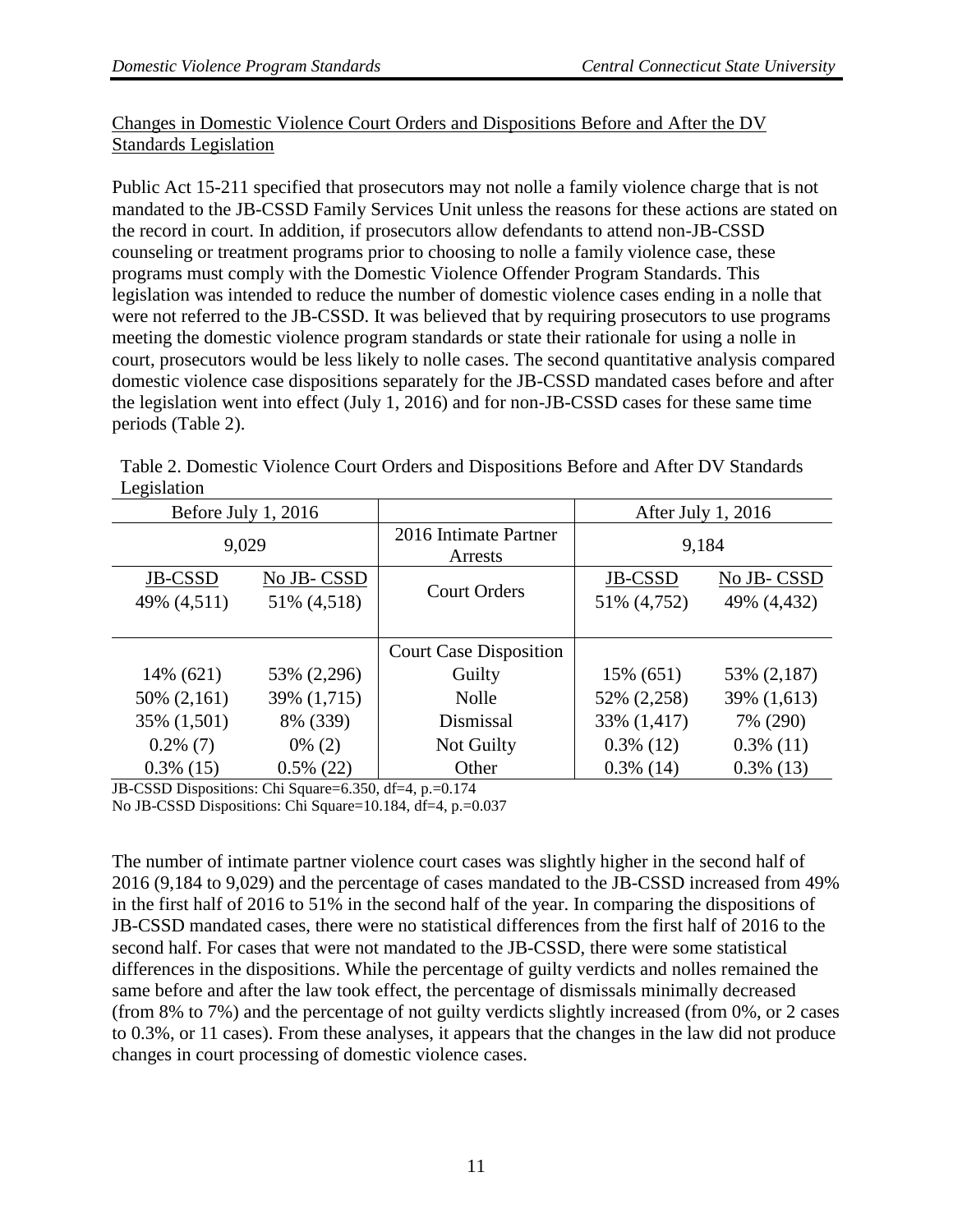#### Comparison of Domestic Violence Offenders with and without JB-CSSD Involvement

Since there were statistical differences in the court dispositions of domestic violence cases for offenders mandated to the JB-CSSD and those not mandated to the JB-CSSD, we sought to identify how these offenders were different in terms of demographic characteristics (age, gender, race/ethnicity), criminal history (prior arrests, prior convictions, and prior incarceration sentences), domestic violence offender risk scores, and most serious criminal charges associated with their cases. Table 3 provides the findings from this analysis.

JB-CSSD  $(n=9,263)$ No JB-CSSD  $(n=8,950)$ *Offender Characteristics* Average Age 34 yrs old 36 yrs old 36 yrs old Gender Percent Males 55% 55% Percent Females 65% 35% 35% Race/Ethnicity Percent White  $53\%$  47% Percent African-American and the 43% 57% 57% Percent Hispanic  $51\%$  49% *Criminal History* Prior Arrests 5 12.5 Prior Convictions 1.8 6.7 Prior Incarceration Sentences 0.6 2.8 *Risk Assessment Findings* Average Risk Score 7.5 13.1 % with Highest Risk to Victim 34% 72% *Current Charges* Average Number of Charges 1.9 2.4 Average Number of Felony Charges 0.2 0.7 Most Serious Offense Charged Felony A 7.7% (2) 92% (24) Felony B 22% (28) 78% (98) Felony C 48% (624) 52% (680) Felony D 24% (931) 76% (2,946) Felony (E or U) 39% (18) 61% (28) Misdemeanor A 55% (3,627) 45% (3,002) Misdemeanor B 64% (1,592) 36% (893) Misdemeanor C 69% (2.222) 31% (992) Infraction 44% (198) 56% (254)

Table 3. Comparison of Domestic Violence Offenders by Court Ordered Family Services Involvement\*

\*All differences are statistically significant at p.<0.05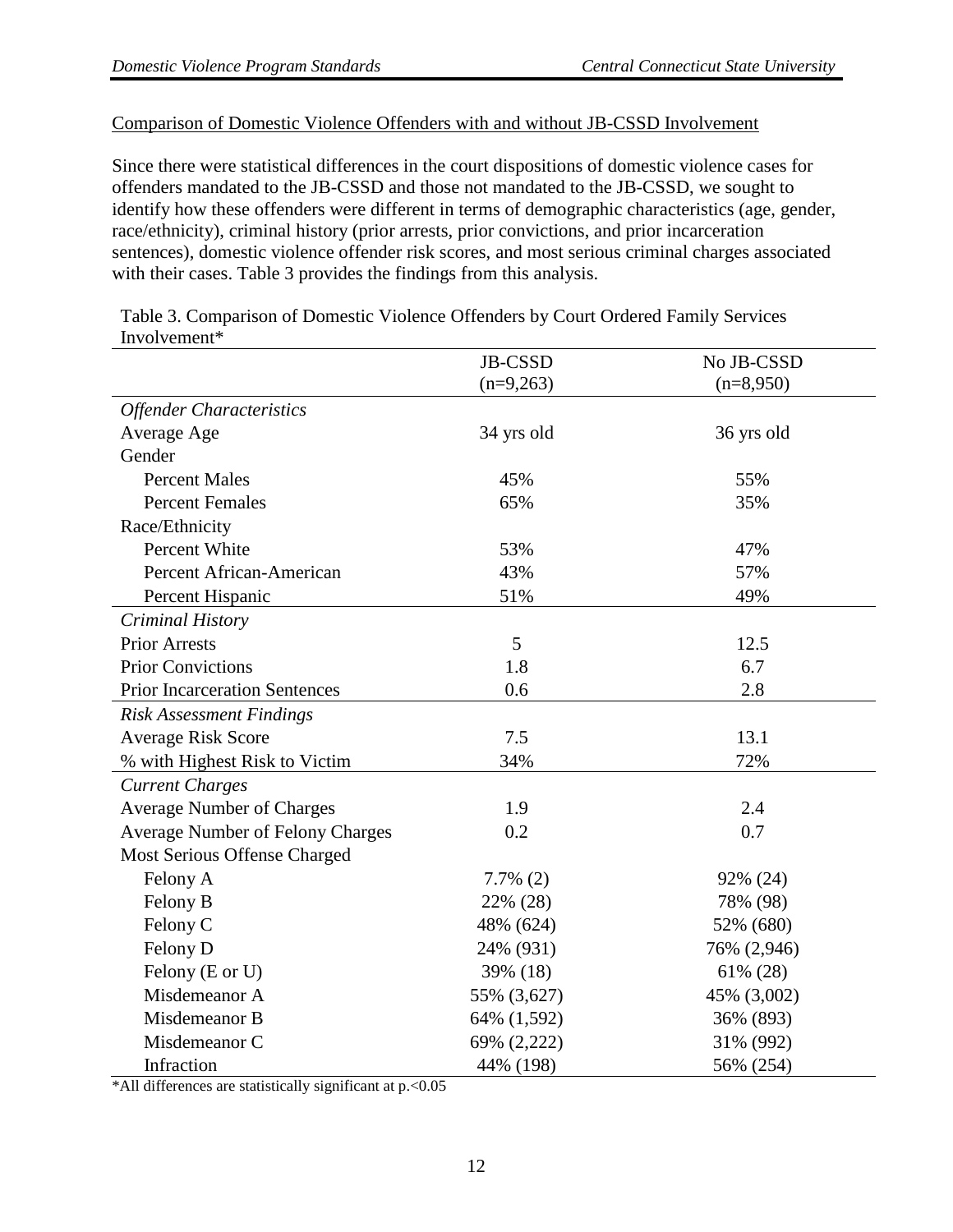There were statistically significant differences between the offenders mandated and not mandated to the JB-CSSD across all of the categories. For demographics, the JB-CSSD offenders were slightly younger (34 years old compared to 36 years old), were more likely to be females (65% of females were mandated to the JB-CSSD compared to 45% of males), and were more likely to be white or Hispanic).

Defendants not mandated to the JB-CSSD were much more serious offenders in terms of criminal history, domestic violence risk, and current charges. These offenders had more than twice as many prior arrests, three times more convictions, and four times more prison sentences than JB-CSSD mandated offenders. For risk to reoffend, the risk scores for non-JB-CSSD mandated offenders were nearly twice as high as the JB-CSSD offenders (13.1 to 7.5) with 72% posing immediate risk to the victim (compared to 34% of JB-CSSD offenders). The differences between these groups is also seen in the offenders' most serious offense. Non-JB-CSSD offenders had committed a much higher percentage of A, B, D, and E felonies while those offenders charged with misdemeanors (A, B, and C) were mostly mandated to the JB-CSSD.

#### Comparison of Court Ordered Conditions JB-CSSD and Non-JB-CSSD Mandated Offenders

Another concern voiced by the Domestic Violence Program Standards Advisory Council was that offenders mandated to the JB-CSSD received more programming and treatment than offenders not mandated to the JB-CSSD. Table 4 presents the types of court-ordered conditions between the two groups. While it would appear that JB-CSSD referrals received a significantly higher amount of services than non-JB-CSSD offenders, the non-JB-CSSD numbers must be approached with caution. These numbers only reflect court-ordered conditions and do not accurately reflect services that were associated with plea bargain agreements between prosecutors and defense attorneys. For example, if a prosecutor required the defendant to complete counseling as part of a plea bargain agreement and the defendant completed this counseling, there would be no court record for this counseling since it was not court-ordered. In this case, only the prosecuting attorney would know what type of counseling was completed. This scenario underscores two primary concerns expressed by the Domestic Violence Program Standards Advisory Board. First, the Chief State's Attorney's Office does not have an electronic case management information system to track services received as part of plea bargain agreements and each individual prosecutor relies on her/his own record-keeping. Therefore, it is not possible to determine the amount or type of services received in these cases. Second, the lack of record-keeping does not allow for assessing whether services received complied with the domestic violence program standards created by the Advisory Council.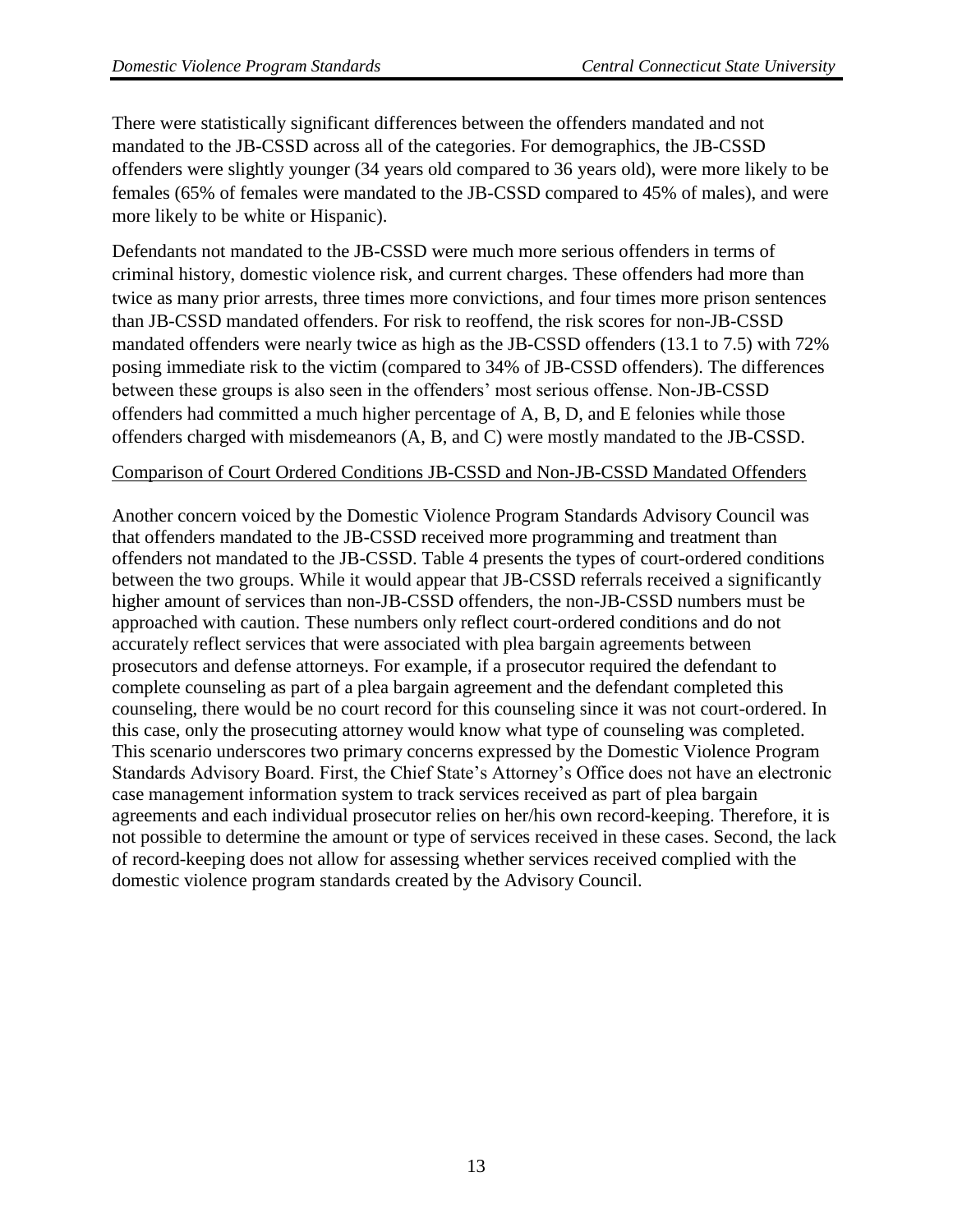|                                              | JB-CSSD     | No JB-CSSD  |
|----------------------------------------------|-------------|-------------|
|                                              | $(n=9,253)$ | $(n=8,950)$ |
| <b>Protective Orders</b>                     |             |             |
| <b>Full No Contact</b>                       | 3,915       | 5,726       |
| Partial                                      | 3,523       | 976         |
| <b>Residential Stay Away</b>                 | 2,357       | 1,447       |
| <b>JB-CSSD</b> Programs                      |             |             |
| <b>FVEP</b>                                  | 3,534       | 468         |
| EXPLORE/EVOLVE                               | 259         | 15          |
| Evaluation and/or Treatment                  |             |             |
| <b>Mental Health Evaluation/Treatment</b>    | 1,353       | 115         |
| Substance Abuse/Alcohol Evaluation/Treatment | 1,799       | 191         |
| <b>Other Court Orders</b>                    |             |             |
| <b>GPS</b>                                   | 498         | 331         |
| Counseling                                   | 1,772       | 37          |
| Other                                        | 1,477       | 588         |
| Put to Plea                                  | 169         | 1,053       |

## Table 4. Types of Court-Ordered Conditions\*

\*Numbers do not equal offenders because offenders can be given multiple conditions

## Comparison of Guilty Verdicts and Nolles for Offenders Not Mandated to the JB-CSSD

Almost all offenders (92%) who were not mandated to the JB-CSSD had their domestic violence court cases end in a guilty verdict (53%) or nolle (39%)(see Table 1). We compared offender and offense characteristics for these two outcomes to better understand the case processing for offenders not mandated to the JB-CSSD (Table 5).

The only difference in offender characteristics was for gender. A majority of males (57%) received a guilty verdict while a majority of females (52%) received a nolle. There were no differences in age and race/ethnicity. Non-JB-CSSD offenders receiving a guilty verdict had a more substantial criminal history in terms of prior arrests, prior convictions, and prior prison sentences than offenders having their cases nollied. This finding was also present for the domestic violence risk assessment: offenders receiving a guilty verdict had higher risk scores (14 to 12.5) and a higher percentage posed a serious risk to the victim (57%) than offenders receiving a nolle (36%).

The most prevalent differences between guilty verdicts and nolles was observed in the current case charges. The majority of the most serious charges resulted in guilty verdicts while the least serious charges most often ended with a nolle. For instance, the majority of A, B, C, and E felonies and A misdemeanors resulted in guilty verdicts while the majority of B and C misdemeanors received a nolle.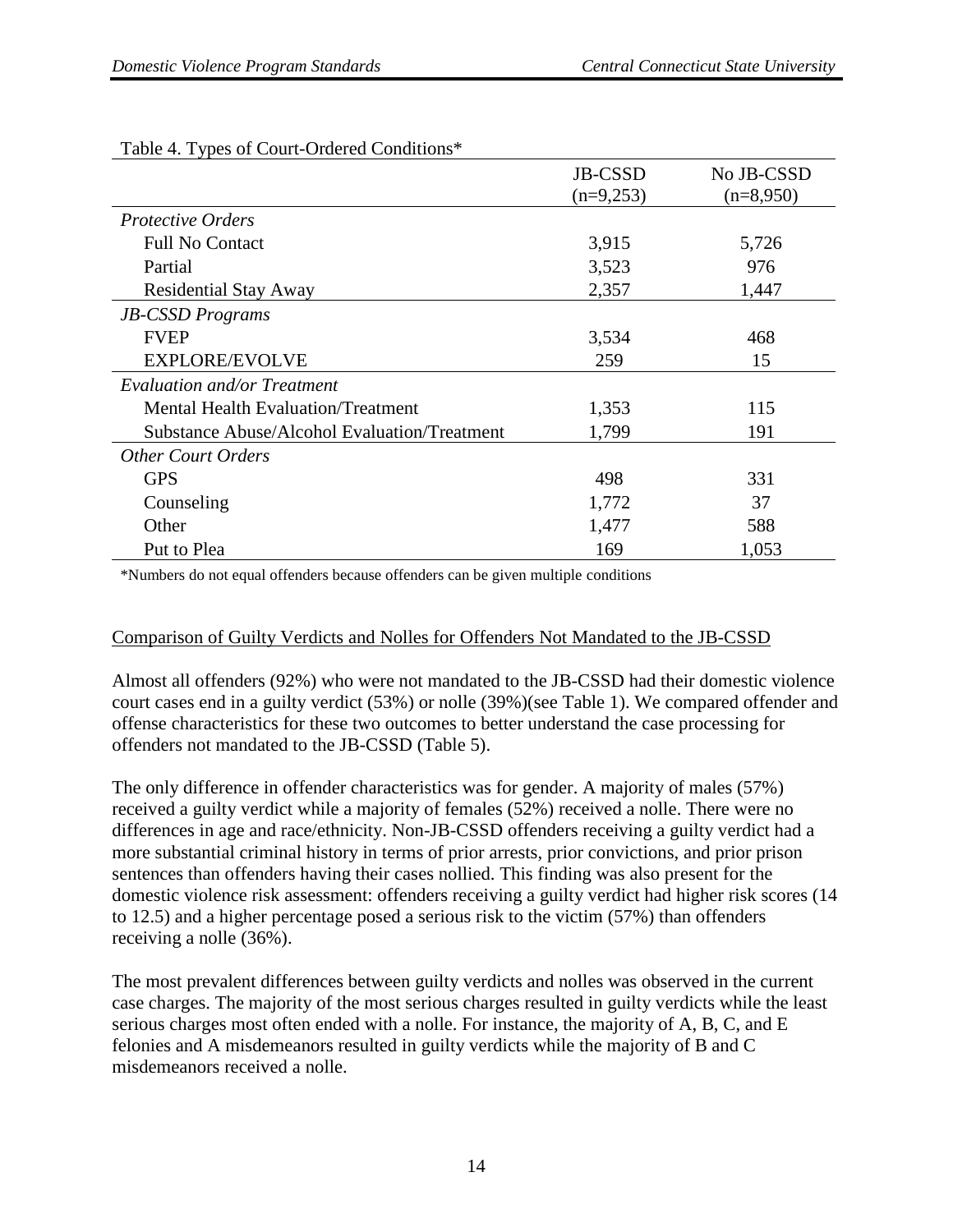|                                         | Guilty      | Nolle          |
|-----------------------------------------|-------------|----------------|
|                                         | $(n=4,483)$ | $(n=3,328)$    |
| <b>Offender Characteristics</b>         |             |                |
| Average Age                             | 36 yrs old  | 36 yrs old     |
| Gender**                                |             |                |
| Males                                   | 57%         | 36%            |
| Females                                 | 37%         | 52%            |
| Race/Ethnicity                          |             |                |
| White                                   | 51%         | 40%            |
| African-American                        | 55%         | 39%            |
| Hispanic                                | 54%         | 39%            |
| Criminal History**                      |             |                |
| <b>Prior Arrests</b>                    | 14          | 12             |
| <b>Prior Convictions</b>                | 8.6         | 5.5            |
| <b>Prior Incarceration Sentences</b>    | 3.7         | 2.3            |
| <b>Risk Assessment Findings**</b>       |             |                |
| <b>Average Risk Score</b>               | 14          | 12.5           |
| % with Highest Risk to Victim           | 57%         | 36%            |
| <b>Current Charges</b>                  |             |                |
| Average Number of Charges**             | 2.7         | 2.0            |
| <b>Average Number of Felony Charges</b> | 0.8         | 0.6            |
| Most Serious Offense Charged**          |             |                |
| Felony A                                | 76%         | 19%            |
| Felony B                                | 75%         | 22%            |
| Felony C                                | 66%         | 27%            |
| Felony D                                | 41%         | 49%            |
| Felony (E or U)                         | 81%         | 19%            |
| Misdemeanor A                           | 65%         | 28%            |
| Misdemeanor B                           | 43%         | 51%            |
| Misdemeanor C                           | 39%         | 54%            |
| Infraction                              | 86%         | $\overline{0}$ |

| Table 5. Domestic Violence Case Outcomes for Cases Not Mandated to the JB-CSSD* |  |
|---------------------------------------------------------------------------------|--|
|---------------------------------------------------------------------------------|--|

\*Table percentages do not total to 100% because only guilty verdicts and nolles are shown

\*\*Differences were statistically significantly different at p.<0.05

#### Summary of Quantitative Findings

The analysis of 2016 domestic violence court data yielded five distinct findings. First, there appeared to be no differences in case processing of domestic violence cases before and after Public Act 15-211 took effect. Second, there were differences in the disposition of domestic violence cases based on whether they were mandated to the JB-CSSD. JB-CSSD mandated cases most often resulted in a nolle or a dismissal while cases that were not JB-CSSD mandated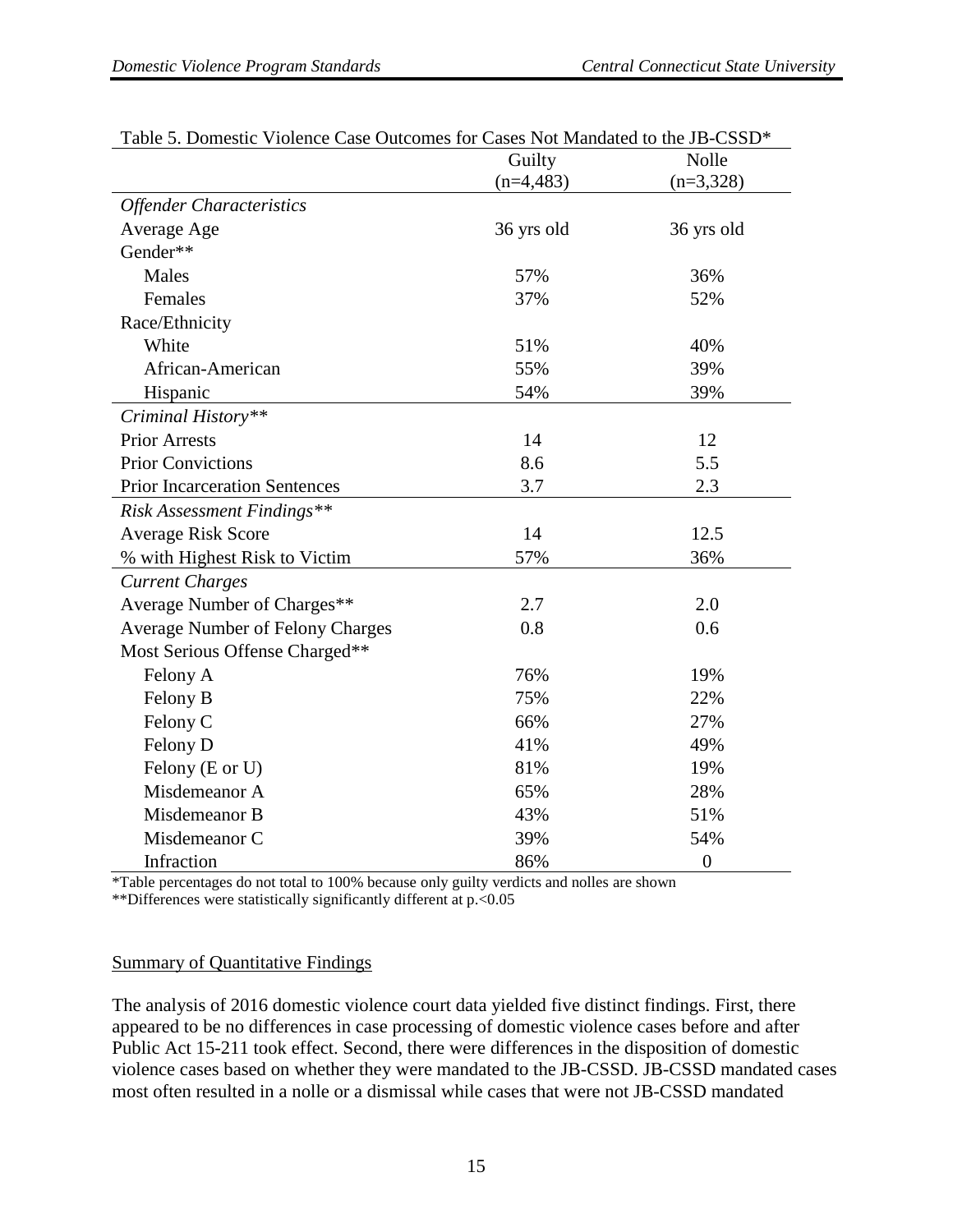resulted in either a guilty verdict or nolle. Third, there were significant differences in which offenders were mandated to the JB-CSSD and which offenders were not. JB-CSSD mandated offenders were younger, committed less serious offenses, had a lower risk profile, and a more limited criminal history. Fourth, we were unable to determine the amount or types of services that non-JB-CSSD mandated offenders received. As pointed out by the Domestic Violence Program Standards Advisory Council, the Chief State's Attorney's Office does not have an electronic data management system and does not electronically collect records on these cases. Fifth, for offenders who were not mandated to the JB-CSSD, those found guilty were more serious offenders with more serious charges than those who received a nolle.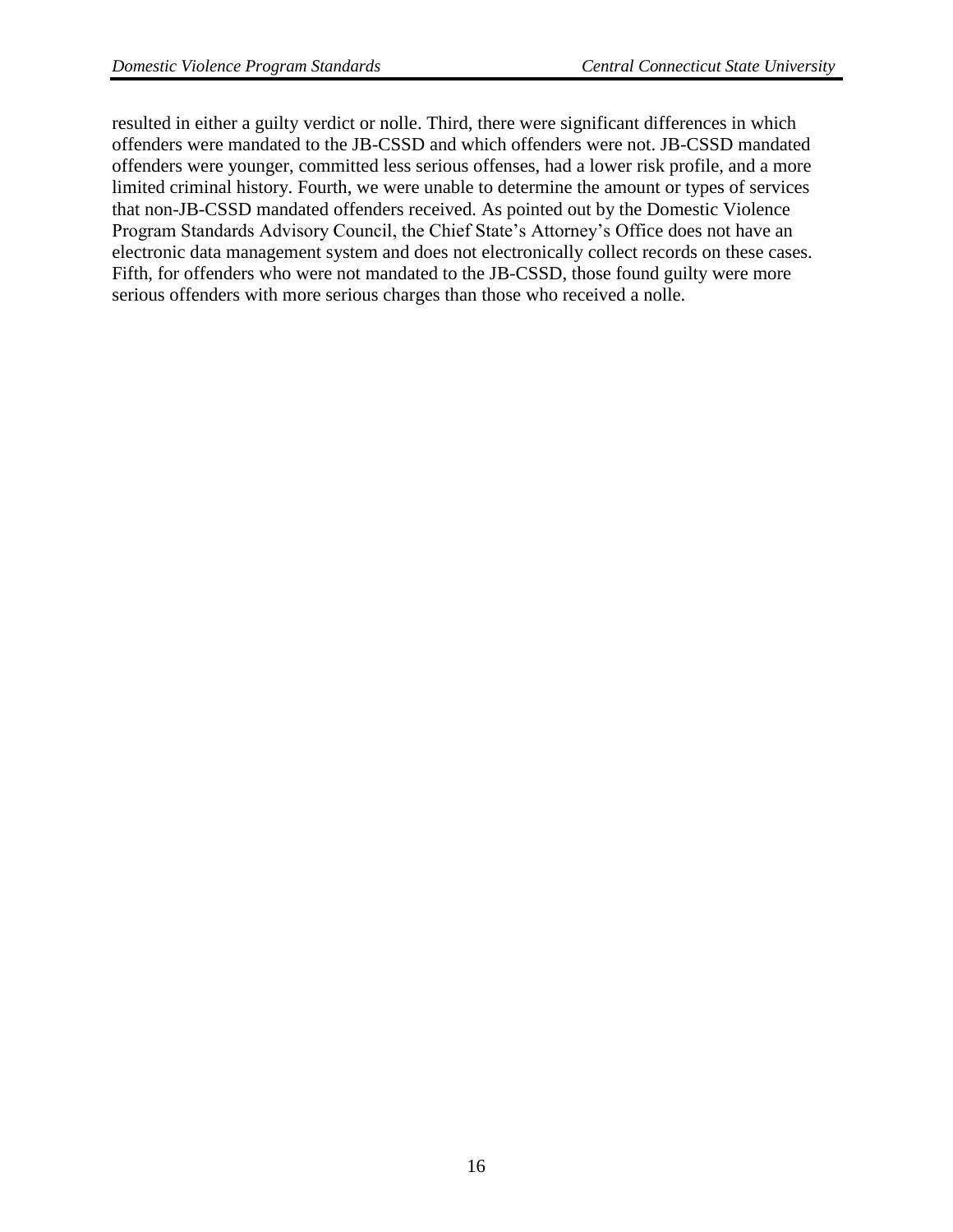## AN ANALYSIS OF INTERVIEW FINDINGS

This section of the report summarizes focus group and interview findings of key stakeholders in domestic violence cases. Findings are based on focus groups and interviews that were conducted across the state of Connecticut during a four-month period in 2018. Focus groups and interviews explored people's experiences and understanding of the new requirement for domestic violence criminal offenses. A Domestic Violence Offender Program Standards Advisory Council was established in Section 19 of Public Act 15-211 in essence to review, update, and amend the standards to ensure quality interventions and hold offenders accountable for their actions. These standards are to be utilized when a defendant is not referred to the Judicial Branch contracted Batterer Intervention Programs (EXPLORE and EVOLVE) but rather another option such as private counseling, GPS monitoring, or something else. There are also a number of communitybased interventions utilized and these must also meet the minimum standards set forth by the Domestic Violence Offender Program Standards Advisory Council. A recommendation made by the Domestic Violence Standards Advisory Council in their legislative progress report was to conduct focus groups with stakeholders to better understand 1) why the list of providers that have applied to be on the approved list is small despite outreach and 2) the historical patterns of prosecutors entering nolles in domestic violence cases whether the community-based providers were meeting the established standards set forth by the Advisory Council. In all, three focus groups and seven interviews were conducted with participants from a range of diverse perspectives.

## Methodology

Participants for the focus groups/interviews were grouped homogenously. In all, focus groups were made up of private providers, victim advocates, and family relations counselors. Interviews were conducted with state's attorneys. Public defenders were asked to participate in a similar focus group but declined. Focus groups and interviews were conducted mainly at Connecticut Coalition Against Domestic Violence (CCADV) main office with some over the phone. Participants were provided with a summary of the questions to be asked in a recruitment email (see Appendix A) and the study questions (see Appendix B) at the time of the focus group or interview and some background information on the current legislation concerning the disposition of domestic violence criminal cases. Participants were recorded during the focus groups and some of the interviews (some asked not to record) and the recordings were later coded for anonymity, transcribed and analyzed. The focus groups and interviews were analyzed for themes and the most common themes across all transcripts were identified and discussed in this report.

## Data Analysis and Findings

The focus group interviews were recorded and then transcribed. Using qualitative software programming, the data were analyzed for common themes, attitudes, and experiences of the participants (n=29). Qualitative data analysis revealed four overarching themes across the focus groups and interviews. Themes address challenges faced and effects of the Domestic Violence Program Standards.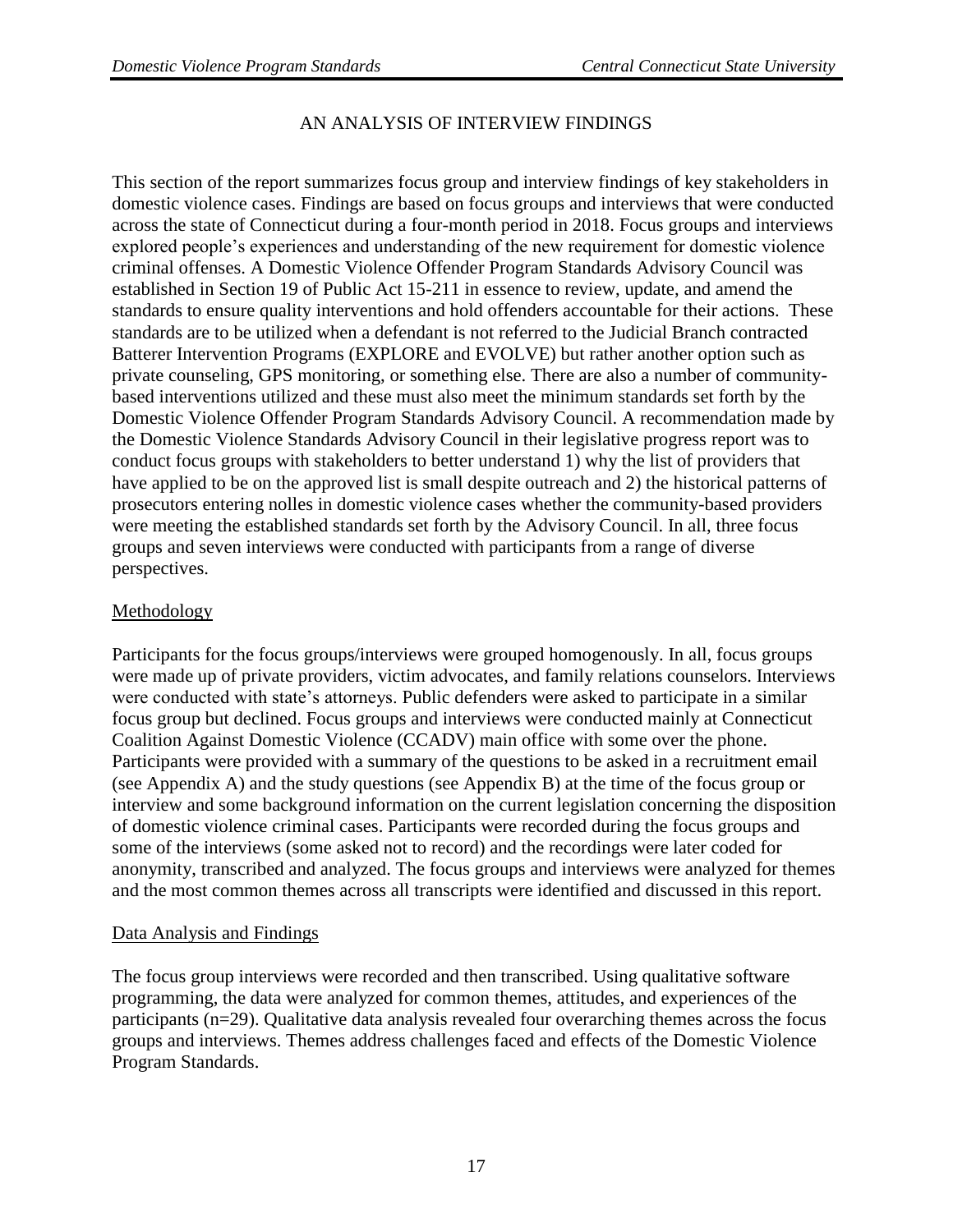The data analysis of the focus groups revealed four themes (Table 6) across the focus groups and phone interviews that addressed the domestic violence program standards.

Table 6: Overarching Themes of Interview Responses Uniformity in Domestic Violence Dispositions Confidence in State-Contracted Services Impact of Legislation Recommendations by Participants

## *Uniformity in Domestic Violence Dispositions*

Across nearly all focus groups, participants expressed a need for consistency within the court dispositions given to domestic violence offenders. A small number of participants mentioned that they felt there was already consistency within the court decisions, but that they are in support of maintaining consistency in terms of the standards mentioned by the Advisory Council. Participants recall their experiences similarly in various geographical areas of the state:

*What's happening in our court is different than other courts. There needs to be at least similar handling…The case is either in family relations or being prosecuted. If a case might receive a favorable disposition in consideration of treatment it has to go back to Family Relations regardless…I have heard this is not happening in other courts and that deals are being made with outside treatment providers. This isn't happening in our court. It seems to me that there should be some consistency among the courts.*

Another participant supports the above statement, in that, there is variation between geographic areas, but a need for consistency in cases.

*…it's to ensure consistency, I think there's some concern by a variety of groups that some people were getting treatment for nolles or dispositions but may not be a stringent as others so some defendants may be getting less counseling but same disposition, access is also a concern…some courthouses when they would ask for DV treatment their options were limited...smaller cities do not have same access as larger cities.* 

Many participants expressed the importance of the keeping consistency among program referrals and some of the reasons why some are given state-contracted services and others are given community-based services, or private providers-although this is a theme later discussed, it is prominent here as well.

*Oversight and consistency are important. One issue we all experience is that folks don't want to "burn" the (Family Violence Education Program) FVEP so they will make many deals prior to using FVEP. The legislation brings attention to this issue in a way.*

#### Another respondent agreed:

*I think it was passed to try and gain some uniformity around the state. We needed to have some standard around the state. So many people were going to private counseling and*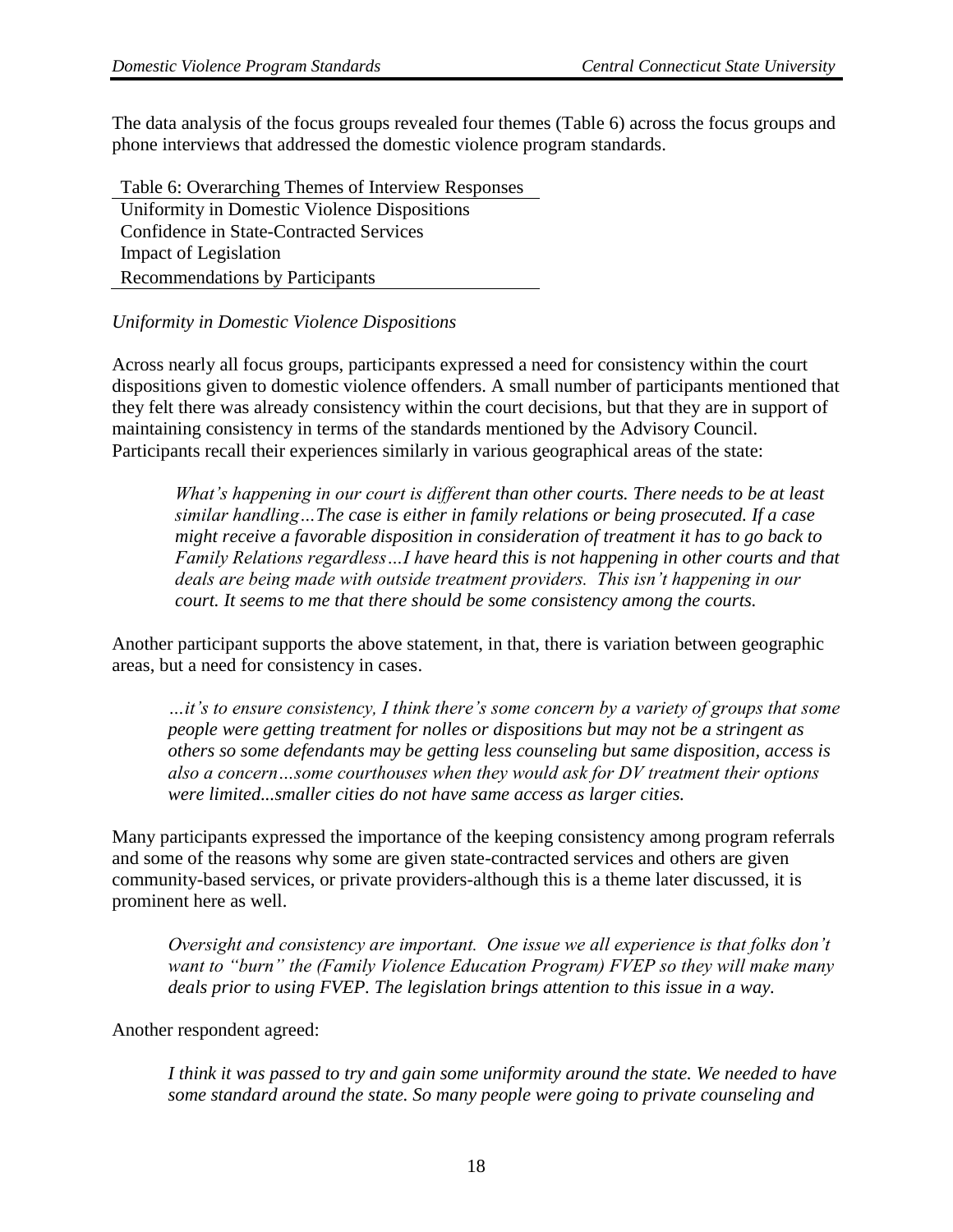*that was problematic. I'm not certain how it can be reinforced more. Some providers say they meet the standards, but how is that being enforced? This is unclear so that's why FVEP is commonly used.* 

With regard specifically to the need for updated legislation regarding the prosecutors entering a nolle in domestic violence cases, a respondent discussed their experience with the process:

*We heard of so many nolles over the years but maybe within the nolle count there are offenders with multiple offenses receiving several nolles. We don't have this information though. We find this frustrating. I have heard prosecutors say let's give them a break and not have them burn FVEP. This legislation will help find alternatives to nolles. Where I work we don't use community providers because clients can't afford them or they are too far away. We recommend FVEP and 75% get put in and the other 25% are nolled without anything. They are not following the statute and going on the record. They did in 2015 for a bit, but not anymore. No intervention but FVEP is in our jurisdiction. I've seen offenders doing their program online (for non-violent offenders). We have no pretrial spots for EXPLORE or EVOVOLVE (reserved for probation). We want to be able to refer to EXPLORE but don't have the option. Our judges have been around for a long time- no changing attitudes.*

Participants also discussed how uniformity and consistency in dispositions effects the victim.

*Cases were being disposed without any intervention and offenders were returning with a similar offense which is really…well it can be difficult for the victim. Because offenders can go anywhere for services and the counselor may have no knowledge of DV issues. We*  have always been worried about this situation. Offenders need the right kind of *treatment. They may never even address the DV issues. Some counselors don't even know about the charges. Sometimes the providers or counselors aren't addressing what we need them to address.*

Another respondent discussed the importance of accountability of the offender and some examples of why they find the new legislation helpful when put into place.

*I mean, there are a number of reasons this is needed, probably the most important is the need to ensure offender accountability. We also need to hear how the offender is doing,*  like a detailed report not just notes about attendance. In EVOLVE and EXPLORE and *FVEP we get details about the demeanor of the offender, tone, attitude, you know all the things we need to know in terms of progress. I think this will reduce the likelihood of reoffending with the same victim. We need to ensure victim safety and ensure there is some education too…*

#### *Confidence in State-Contracted Services*

The comfort in utilizing the state-contracted services as opposed to community-based agencies or private providers was a theme that permeated throughout the groups. Most respondents agreed that using state-contracted services provided them with a robust description of offender behavior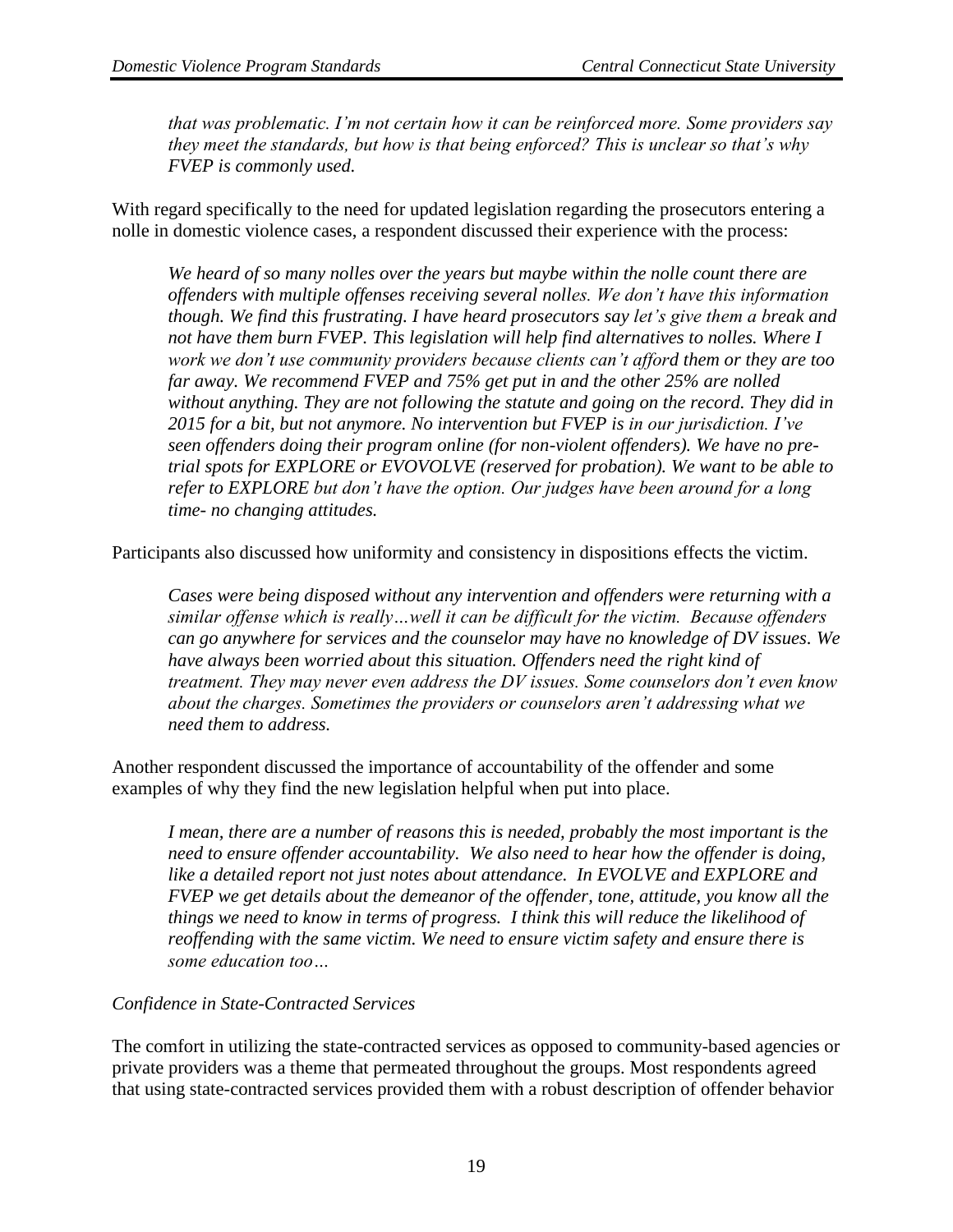while in the program and this helped in assessing victim safety as well as serving as background information for the offender going forward. Respondents agreed that although the statecontracted services were the ideal, unfortunately not all were available in every geographical location leading to challenges in finding appropriate treatment. Many respondents noted that each case is viewed independently on a case-by-case basis as the situations differ for every defendant and needs vary based on the defendant.

*We use what Family Relations suggests, but typically the programs we prefer are FVEP, EVOLVE, in other words, we'll give you a chance to stay out of jail and we use it. EXPLORE is used post-conviction through probation. This is the problem that has come up since the legislation has been passed…If they come in and used FVEP then get arrested again, it may not be serious but is still considered DV-if not serious nature not going to DV docket-if not felony or serious then not on the docket and it depends on the whether they use the designated providers and there are only a few with transportation and they can't get there or pay for them-this doesn't work for the majority, geographically on other side of the state, if you want people who fall in between then you need to find providers closer, the list doesn't work, needs to be rewritten. If nolle, it has to be one of these providers-not workable, if three providers in each location it would be more workable, self-pay is the issue.* 

Another respondent agreed that the individual needs of the defendant must be considered:

*The agreement needs to be gone and get providers in a group setting, sliding scale, would be great to have them, but there are not a lot in our area that are focused on DV counseling. Not sure folks are trained in the area of DV. We always have to ask, what can positively impact this individual?*

In a slightly different perspective regarding individual needs of the defendant is demonstrated here:

*There are always the ones who…they don't want to be "seen" in a group, they don't want anyone to see them because they don't look or act like everyone else, there's a few of them and that's not why we have different options or what we're saying here in terms of case-by-case individualization, but rather for those that need something different for a real reason…there will always be the defendant that's like embarrassed to be in the groups, well…*

Respondents who typically make suggestions regarding referrals noted that although statecontracted programs such as FVEP, EXPLORE, and EVOLVE are often the best-fit, there are a number of others that they use in the community. The others are typically programs they have former experience with and have established relationships.

Respondents discussed the most common programs as FVEP, EXPLORE, and EVOLVE:

*"We usually use EXPLORE, EVOLVE, FVEP, we use a counselor that is deemed appropriate, one-on-one treatment or group counseling."*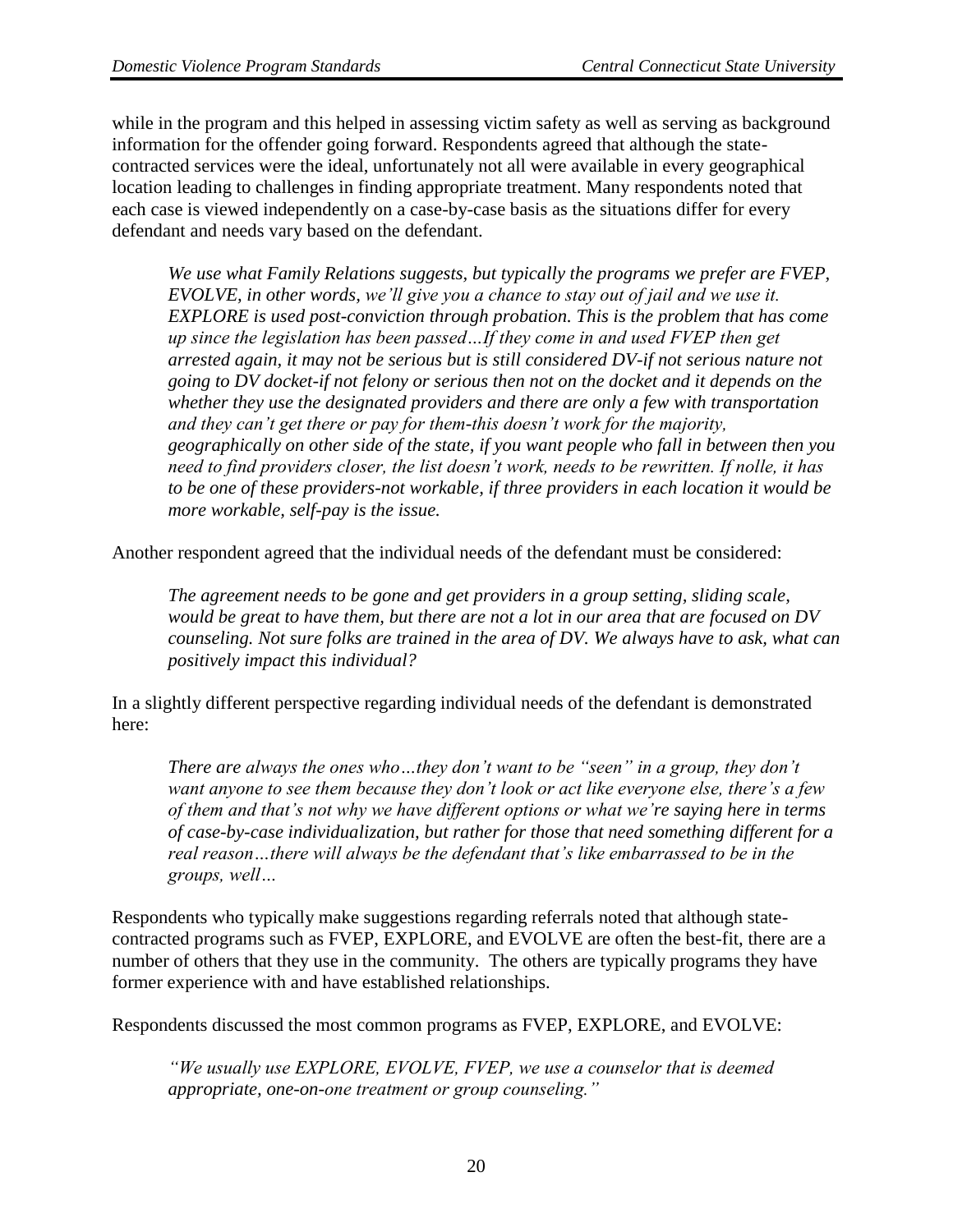*"FVEP is mostly used. Repeat offenders need more than FVEP and we suggest EXPLORE instead."*

*"Typically use EXPLORE or EVOLVE. Very violent offenders will get EVOLVE. We have a new program for female offenders, Living Safely Without Violence, but there aren't enough for females in my opinion."*

Many respondents also discussed changes that have been seen in the recent years with the statecontracted programs.

*We have all the similar programs. The way we utilize these programs have changed. For awhile we used EXPLORE for high risk offenders but we used too many EXPLORE slots so we used EVOLVE. EVOLVE is for probation. Sometimes we will get EXPLORE in lieu of FVEP for a serious violent offense. We use AIC's, R&R, and Moving On. What is problematic is the private attorneys utilizing private counselors or what we do with out of state offenders. The Court is hesitant around pastoral counseling and we lose standardization.*

Other respondents discussed utilizing private providers, all of whom were known to the court over a period of time. These are providers that have received and continue to receive referrals from the court based on their expertise. Some of the geographic locations reported that there are very few outside community-based agencies or private providers that are available to them and that if the list of providers were to be more robust, perhaps they would have other options.

*…we only really use the providers that we've always used, it's case-by-case, but if they exhausted FVEP and they have a particular need we'll send them to the provider…it's someone we've always used and we know the curriculum, what to expect [he] will get from the group and they're not necessarily on the list, but it's someone who's standards exceed some of the other programs out there…* 

Another responded how their area addressed the need for more options than the preferred statecontracted services:

*The state contracted programs in the aggregate are very effective but they are not tailored to the causal factors predisposing clients to engage in this behavior. Some do not fit into these models perfectly. Providers can tailor their interventions to the causal factors. Consider the complexities leading to these behaviors. Increase efficacy- not a "one size fits all model". We can do a better job treating clients this way…*

While many respondents discussed their comfort in using state-contracted services, others did mention that the current legislation does perhaps allow for more options for the defendant which will be discussed in the next prominent theme.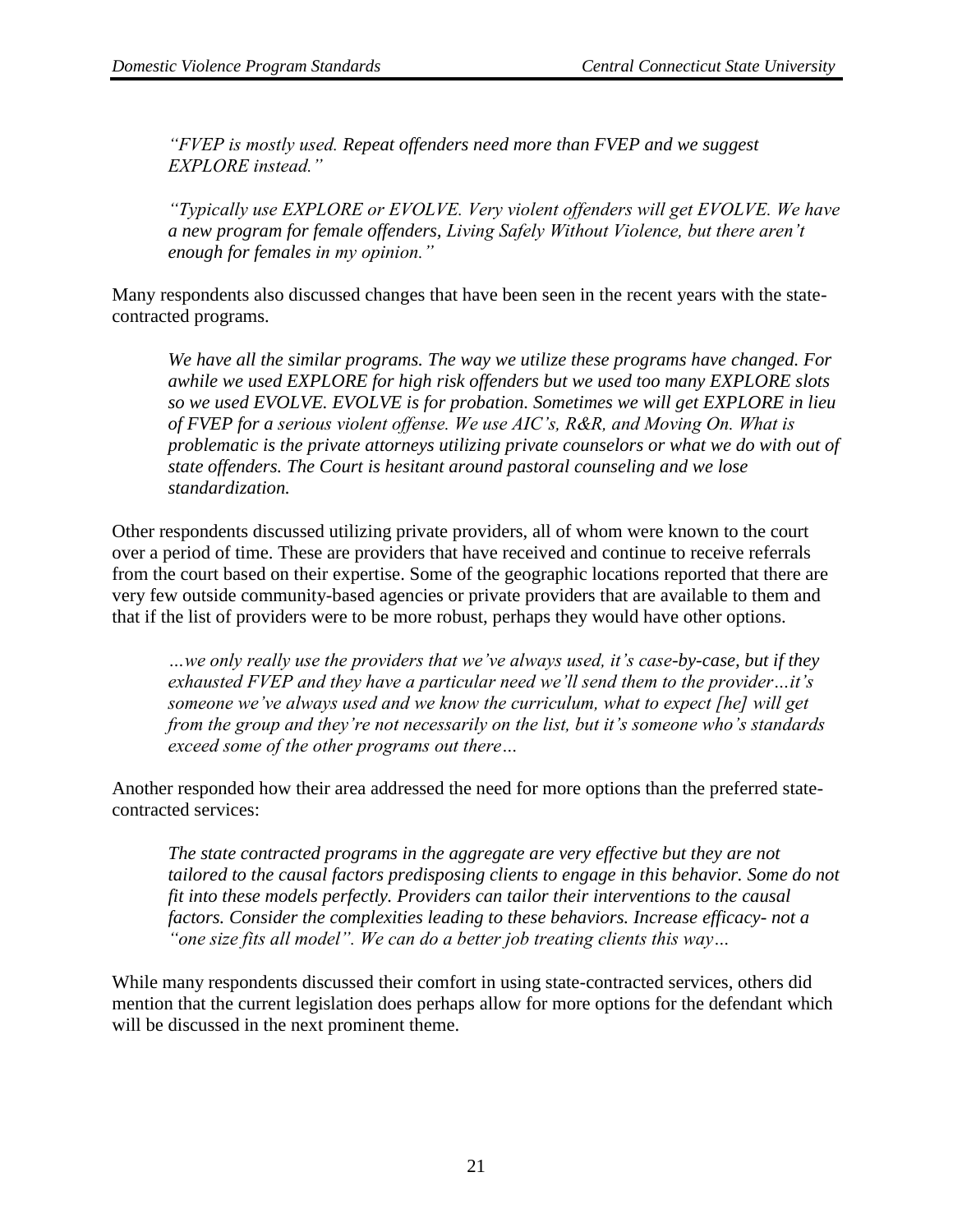## *Impact of Legislation*

The current legislation states that "for any family violence case initiated on or after July, 1, 2016, that is not referred to the local family violence intervention unit…the prosecuting authority shall not enter a nolle prosequi as to any charge of a family violence crime, as defined in in section 46b-38a of the general statutes, unless the prosecuting authority states in open court his or her reasons for that disposition and, if the reasons include consideration of the defendant's participation in a counseling or treatment program, a representation that such counseling or treatment complies with the Domestic Violence Program Standards…"

Responses from participants were mixed. There were varying experiences with regard to the effectiveness of the legislation referring to the disposition of domestic violence criminal cases. Some of the respondents reported not observing any change in the practices of the prosecuting authority:

*…there hasn't been change in our court, the attorneys have always been doing this at least where we are…we use FVEP and EVOLVE, but the [attorneys] will use outside counseling, but they get information from the provider and in our court we use [named provider]…we've always used him, well since I've been there and I've been there for about 9 years.* 

Other respondents reported that the legislation has led to more options for defendants and the ability to provide case by case referrals tailored to the needs of the individual.

*[The legislation] seems to give options for offenders to participate in treatment instead of court contracted programs and I think that's a need, that's needed for the offender…*

*Well, the more I think about the legislation, I think that it went into effect because there were data that showed many offenders were going into the private sector without validity…that these [programs] were evidenced-based. This is a way to give offenders accountability for the extreme cases where things did not go well. The belief too many offenders were going outside of CSSD programs, I think it gives the offender more options for those that are not appropriate for some of the contracted services.* 

*It's a way to try to balance those individuals who have resources to circumvent having to go to court programs. These programs may not meet the standards. There really aren't any DV offender standardized, evidenced-based programs. I've reviewed the research and we can't decide how many sessions? How do we assess risk? Is it psycho-education or treatment best? Still many unknowns but standardization is key. Some offenders need the individual treatment for a lot of reasons, but some do just try to get out of their responsibilities.*

Some respondents reported noticing slight changes at first, but overall no major changes in court procedures.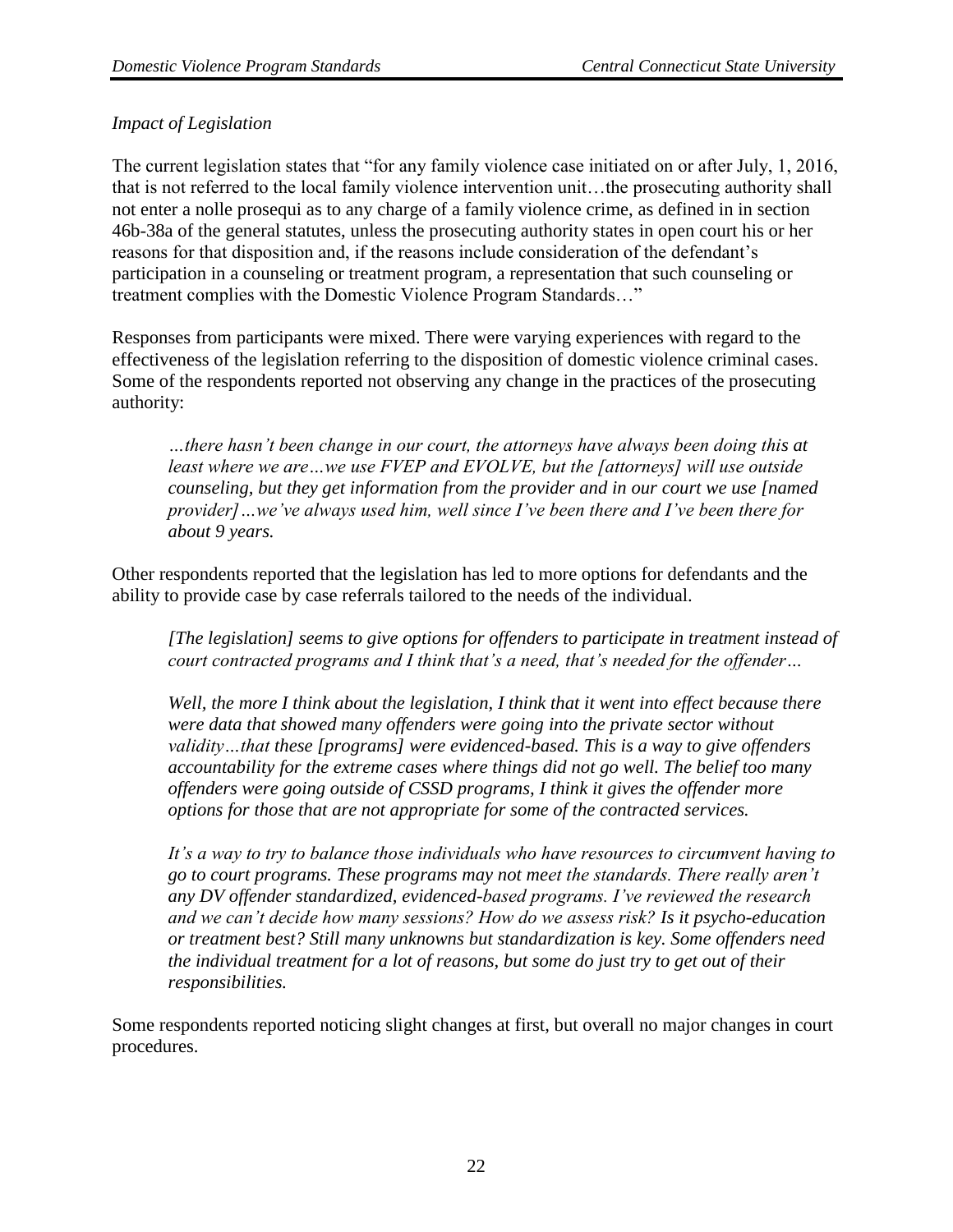*When the legislation was first passed I would hear the legislation referred to but now I do not hear it as much. Not that they are opposed to it…DV issues fall by the wayside sometimes. We had a very serious case and based on the victim's wishes the offender was allowed to attend a community provider and he was nolled and then he seriously hurt her and then it was about how bad the program was [he] basically used that example and now doesn't want the prosecution to use the other programs, but they're still needed for some cases so you're damned if you do and damned if you don't…[this] judge will likely not support a referral to a program- conviction only.*

## Recommendations by Participants

Recommendations and suggestions for system enhancements rather than a complete overhaul of the current process were discussed. Respondents discussed a number of recommendations. Some of the more prominent themes included: 1) flexible program options for defendants and victims; 2) additional private providers; and, 3) added and updated education and training on domestic violence for criminal justice providers and the community.

*Flexible Program Options.* Participants offered a number of recommendations for increased flexibility with options provided for the victim as well as the offender in domestic violence cases:

- Utilize wrap around services where all parties involved can get treatment (children, witnesses, victim, offender);
- Offer mandatory and comprehensive clinical or long-term services for children involved domestic violence incidents;
- Offer personalized service options rather than a "one size fits all" approach;
- Offer programs/providers in multiple languages and ethnically sensitive curriculum.

*Additional Private Providers/Community Agencies*. Several recommendations for developing additional collaboration with private providers and other community agencies beyond the statecontracted services were offered which suggested a greater need for domestic violence experts and counselors willing to work with domestic violence offenders:

- Orient private providers and community agencies with domestic violence offender needs;
- Collaborate with family relations to offer defendants more options for programming that meet their individual needs;
- Network private providers and community agencies within court;
- Connect children, witnesses, and victims with a professional and services as well;
- Add state-contracted services and other options in all geographic locations;
- Inform defendants of transportation options to and from programs.

*Education and Training.* Nearly all respondents expressed an interest in the need for advanced education and training programs around domestic violence offender behavior and accountability.

- Offer similar training provided to state-contracted programs on mental health, patterns of domestic violence, trauma, victims;
- Develop a more comprehensive list of program options (private providers and community agencies) for defendants;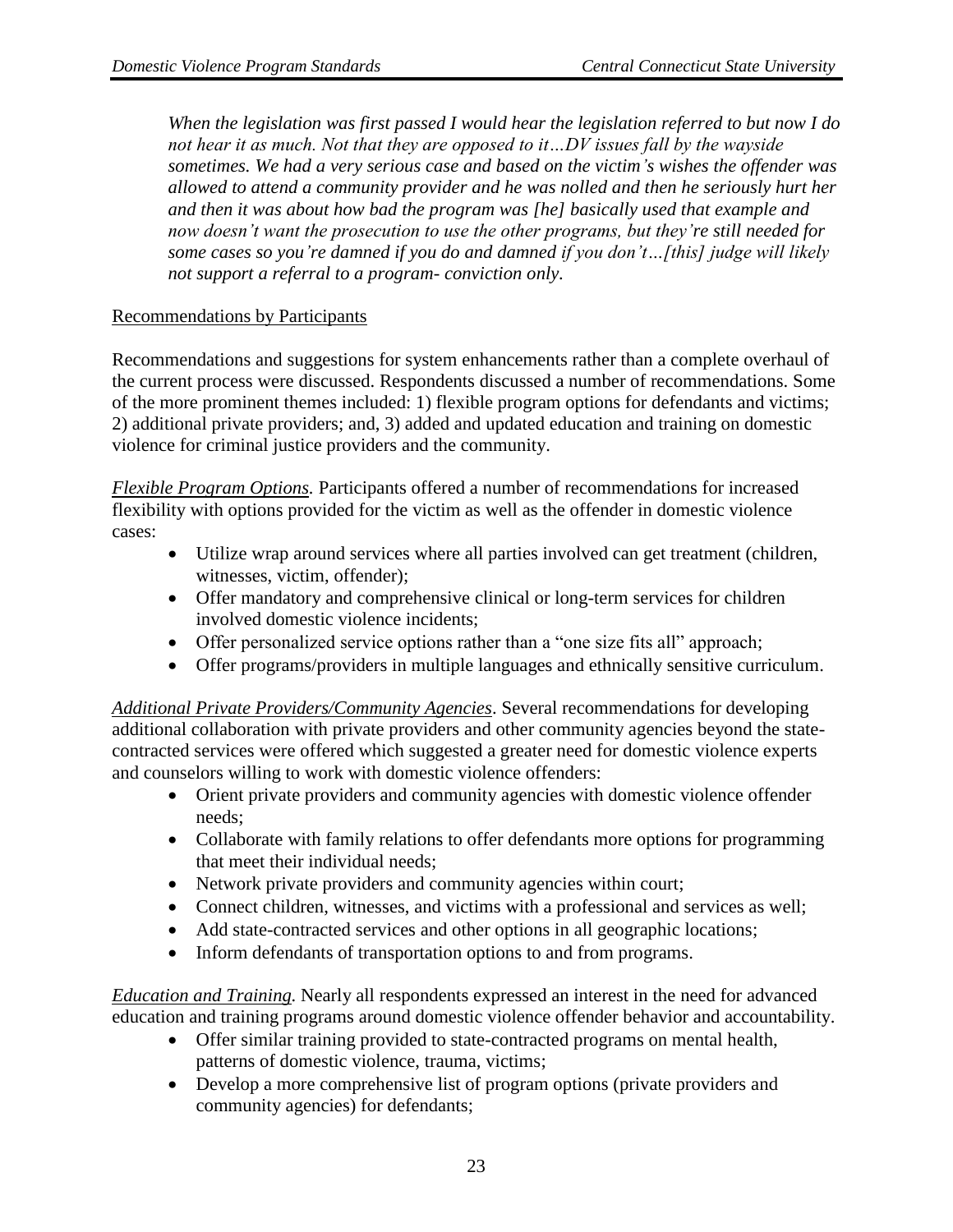• Educate the courts on the various program options (other than state-contracted services).

#### Discussion and Implications

The findings discussed in this section highlight the complexities of domestic violence criminal cases. Four overarching themes were discussed that summarized a range of challenges faced by prosecutors in delivering a disposition and referrals made by the court. Further, it is important to note that many of the experiences discussed exist within the context of similar themes in the broader domestic violence literature nationwide. Themes that suggest challenges faced by court leadership, family services, advocates, and service providers are not unique to Connecticut; rather they mirror complex concerns that have challenged the criminal justice system on a number of levels. Nevertheless, the challenges faced and consequences of domestic violence cases discussed in this section represent an important invitation to act. System enhancements rather than a system overhaul are needed to address the standards outlined by the Advisory Council.

A number of themes echoed in the literature on batterer intervention programs suggest that there is a need for more services that are robust and rigorous such as the state-contracted programs (EXPLORE and EVOLVE). These programs were labeled in the groups and interviews as the "gold standard" but are only available in certain geographic locations leaving some defendants with fewer options in treatment resources.

A few noteworthy outcomes of this qualitative study were that several respondents from a range of roles in the criminal justice system expressed a desire for consistency and uniformity in domestic violence dispositions; trust in verified, commonly utilized state-contracted series as well as trusted providers; little to no-change in pre and post legislation where the prosecuting authority is delivering dispositions based on the individual needs of the defendant. A number of recommendations were discussed throughout the focus groups and interviews: 1) flexible program options for defendants and victims; 2) additional private providers; 3) added and updated education and training on domestic violence for criminal justice providers and the community.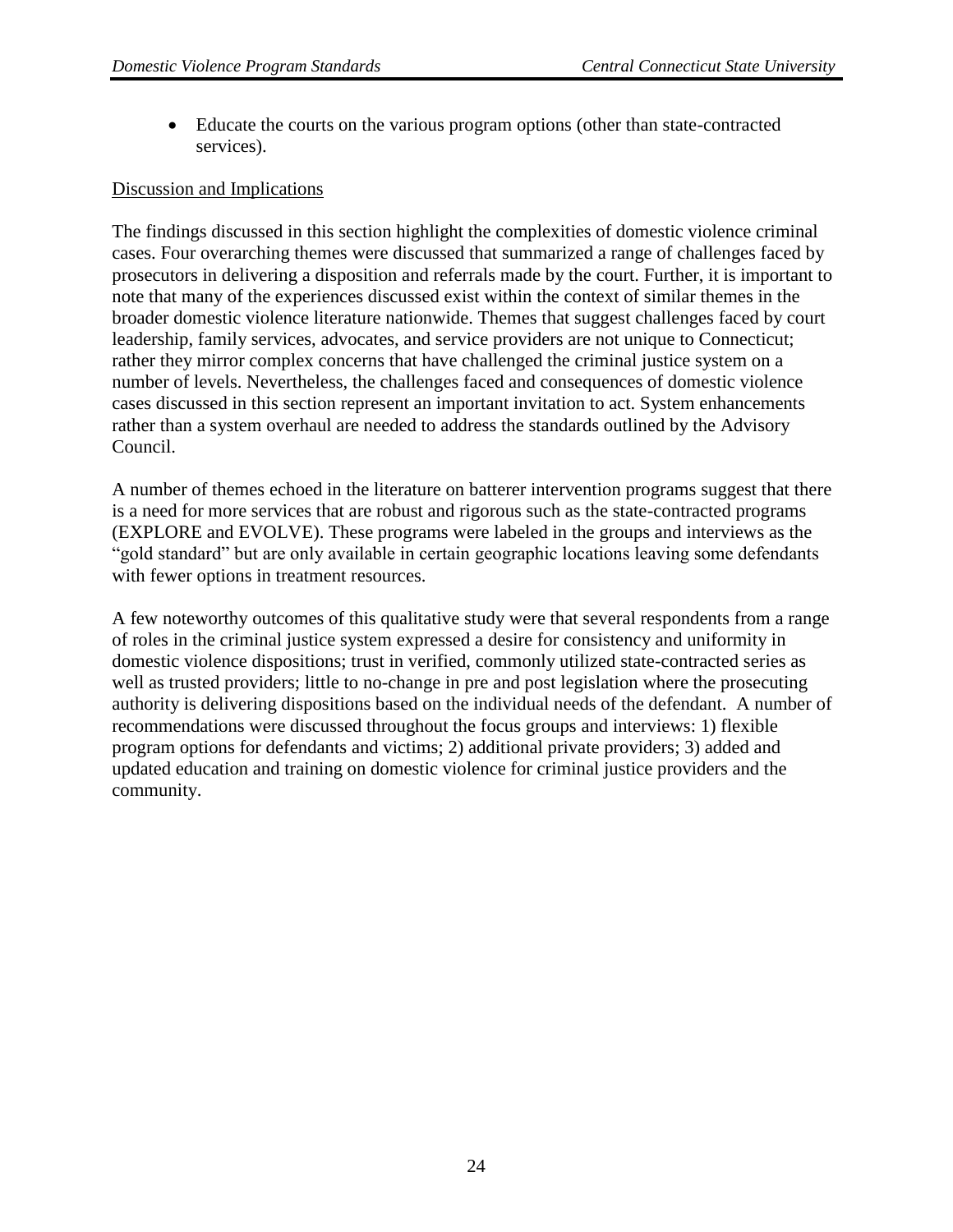## OVERALL CONCLUSIONS AND RECOMMENDATIONS

The purpose of this study was to better understand the implementation of Public Act 15-211 relevant to domestic violence programming and court processing. Per the legislation, the Domestic Violence Offender Program Standards Advisory Council was created and did adopt evidenced-based standards that the JB-CSSD contracted service providers were required to follow. Of principle concern for this report was how domestic violence cases that were not placed under the purview of the JB-CSSD were being processed by prosecutors (e.g., State's Attorneys).

The study was comprised of two different types of research. The first research component was quantitative and analyzed court data for all domestic violence arrests occurring in the calendar year of 2016. This research focused on the court dispositions and differences in defendants for cases involving the JB-CSSD Family Services Unit and cases that did not involve this unit. The second research component was qualitative and used responses from stakeholder focus groups (private service providers, victim advocates, and JB-CSSD Family Relations' counselors) along with telephone interviews with State's Attorneys. This research explored the utilization of courtmandated domestic violence offender programs with particular attention given to the use and utility of community-based programs in Connecticut.

## Summary of Findings

Based on the analysis of 2016 court data and the focus groups and interviews, it appears that Public Act 15-211 had minimal or no effect on changing the court processing of domestic violence offenders. The court dispositions for domestic violence cases were similar before and after the legislation took effect. Also, the focus group participants did not report seeing changes in how non-JB-CSSD mandated cases were being handled in court.

While the results of both study components found little or no effects in court processing of domestic violence cases as a result of Public Act 15-211, each produced findings allowing for a more in-depth understanding of how these cases are processed. The quantitative analysis found that, overall, Connecticut courts were processing domestic violence offenders in a fairly consistent manner. For instance, less serious domestic violence offenders who committed less serious offenses were more likely to be mandated to the JB-CSSD Family Services Unit and placed in appropriate programming; leading to their cases being nolled or dismissed. More serious offenders committing more serious offenses were not being mandated to the JB-CSSD Family Services Unit because these cases were likely too serious for this programming or the offenders had already utilized these services. These offenders were more likely to be put to plea and received a guilty verdict. Serious offenders were much less likely to receive a nolle or dismissal. The domestic violence offenders who were most likely to have had their cases nolled or dismissed without JB-CSSD involvement were more serious offenders that had been charged with less serious offenses. Prosecutors, in these cases, may have required defendants to participate in pre-trial non-JB-CSSD services with the case resulting in a nolle; or, the charges were dismissed due case-specific circumstances (e.g., minimal evidence).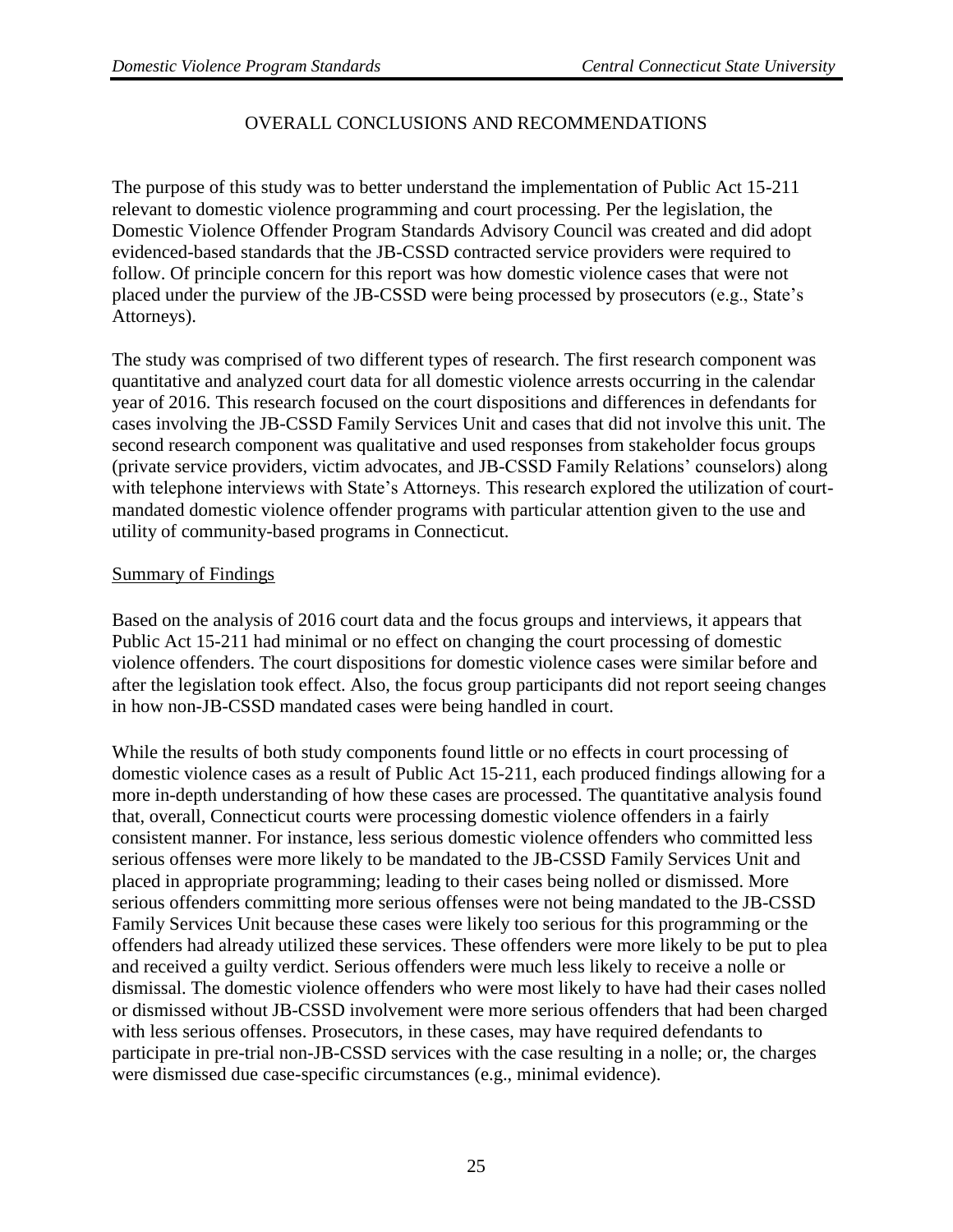The qualitative analysis provided more detail and explanation to the above findings. Stakeholders have a high level of confidence in the JB-CSSD mandated services since they follow the Domestic Violence Offender Program Standards but do not feel the same about services that do not follow these standards. They see a lack of uniformity in domestic violence dispositions across courts due to the lack of services in some jurisdictions. In areas where services are limited, prosecutors often rely on existing services that may or may not meet the Domestic Violence Program Standards; especially in situations where domestic violence offenders are ineligible or inappropriate for the JB-CSSD mandated programming.

## Programmatic Recommendations

This study revealed a gap or lack of services for more serious domestic violence offenders who were arrested for less serious offenses. Again, these were offenders who likely had JB-CSSD services and were no longer eligible for them. Due to this, prosecutors were likely referring them to non-JB-CSSD programs that did not follow the Domestic Violence Offender Program Standards. Our primary recommendation is that the JB-CSSD and CCADV work with State's Attorneys to create ways to provide more service options for this group of offenders across courts and to education the courts on the various program options (other than contracted services) in specific geographic areas. One activity may be to create a directory of available services for each court.

In addition, stakeholders recommended the need for more unique and flexible program options such as wrap around services for victims, offenders, children, and other witnesses. Other recommended services include multiple services provided through one host agency such as individual therapy, trauma, substance use, anger management, and parenting skills. In addition to personalized services, participants discussed more options for diverse curriculum which might include bilingual groups or multiple language translation.

#### Research Recommendations

The lack of a centralized database or case management system in the Chief State's Attorney's Office severely hinders any attempt to truly understand prosecutorial decision-making. There are likely identifiable trends in domestic violence cases that could benefit prosecutors in creating policy and practices leading to more consistency in handling domestic violence cases across courts. Also, an automated records keeping system could help prosecutors better identify service providers and track the usage of non-JB-CSSD services.

Since statewide data collection on the specifics of nolled cases is not possible without a centralized database or case management system, we recommend that further research conduct case reviews. These reviews would consist of randomly selecting cases in each court and discussing with prosecutors the factors leading to their decision to nolle a case. While not an ideal method, it would yield more specific information on why cases involving serious offenders were nolled and if the decision involved offenders completing non-JB-CSSD services.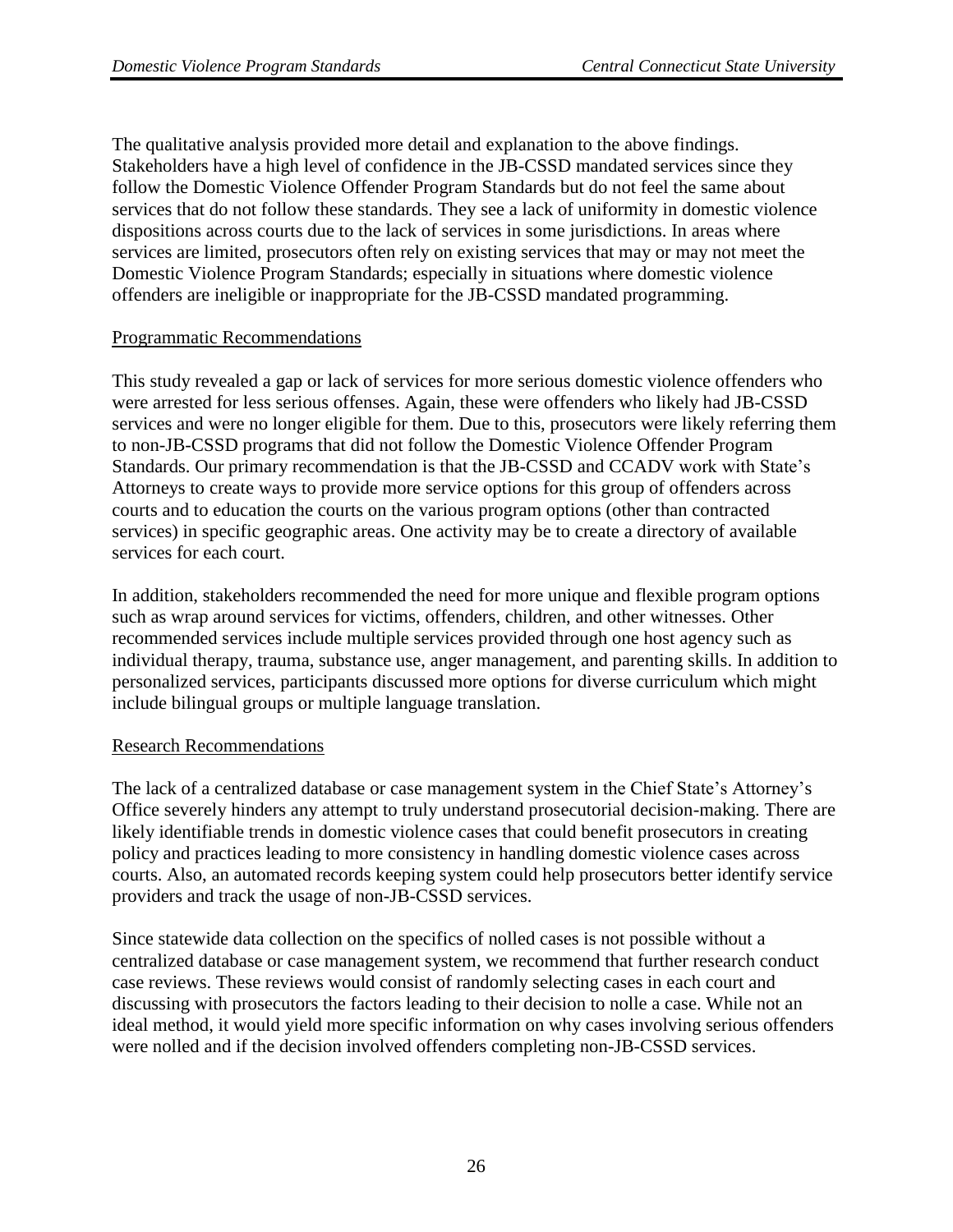Since the time and resources may not be available to conduct adequate research on prosecutorial decision-making, the CCADV should consider creating a "Court Watch" program. These programs are typically operated by non-profit organizations that recruit and train volunteers to observe the daily workings of courts and assess their adherence to domestic violence laws and policies. Over the past decade they have become widely used in courtrooms across the United States and Canada.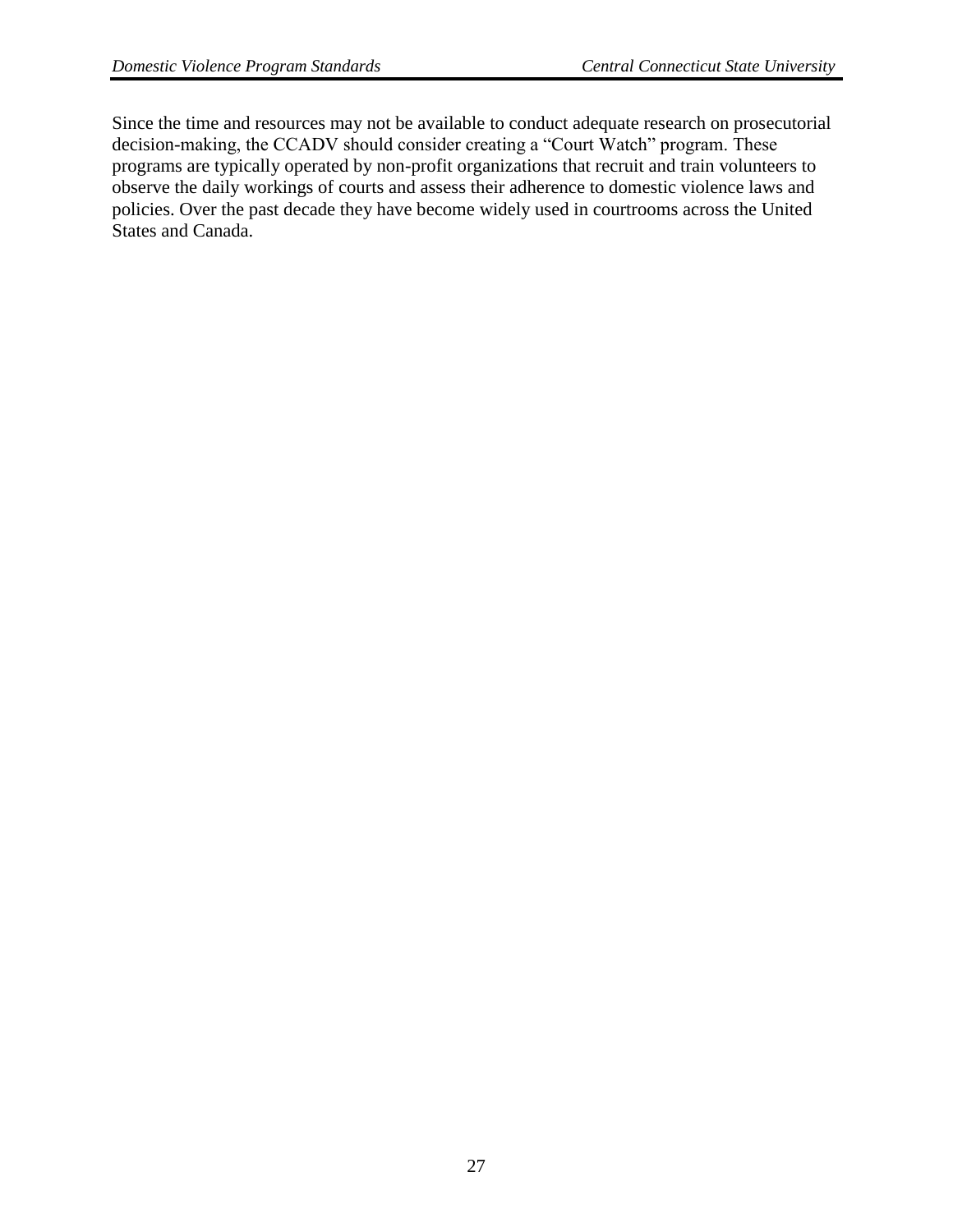## APPENDIX A: FOCUS GROUP RECRUITMENT E-MAIL

Subject: Focus Group Volunteers

Dear .

In a collaboration with CSSD, CCADV and CCSU our team is gathering data on the utility of Connecticut's Batterer Intervention Program standards.

We are recruiting volunteers to take part in a focus group on [date/time]. The focus group should take no more than one hour. Sessions will be audio recorded for the purposes of data collection. This will allow the facilitator to focus on the flow of the discussion. All recorded information will be secured and coded during the research process and destroyed immediately after the project concludes. Names and identifying information will remain confidential.

The focus group will provide an opportunity for you to discuss the current utilization of Connecticut batterer intervention programs. In particular, we are interested in your opinion on:

- Why the current legislation was passed?
- The services you refer your clients to
- What type of deliverables the programs provide you with
- How these programs compare/contrast to EVOLVE and EXPLORE
- What went into your decision to use a particular program

Your views will help us to understand the identify of, use and utility of community-based intervention programs in Connecticut.

If you would like to take part in the focus group on [date/time] please let us know by replying to this email.

Sincerely,

The Research Team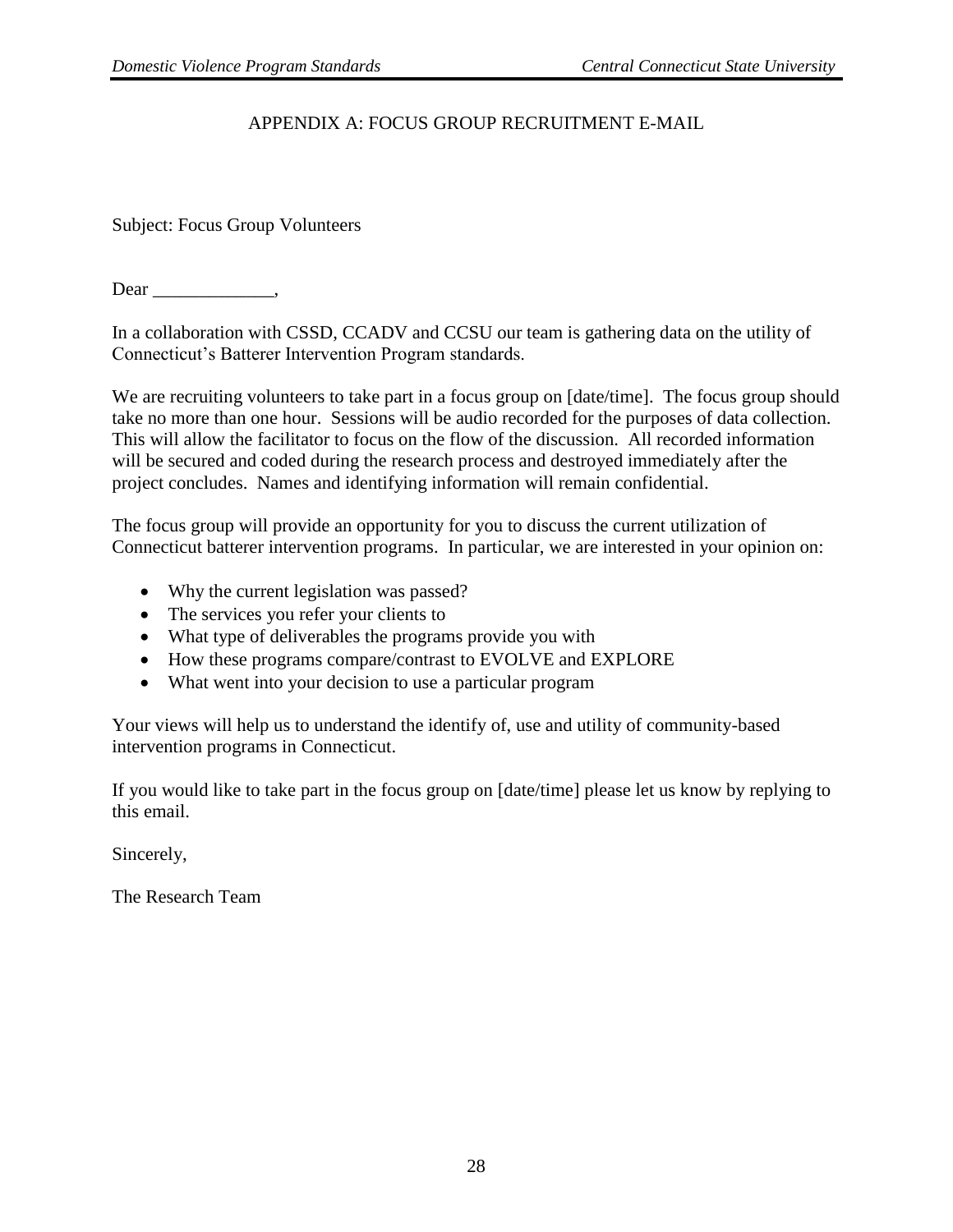## APPENDIX B: FOCUS GROUP QUESTIONS

#### Focus Group Questions

- 1. Why do you think the legislation was passed?
	- a. Were there specific reasons that this was needed?
- 2. Which services do you use to refer clients or does the court use to refer clients? Do you still use/will you use in the future?
	- a. EXPLORE
	- b. EVOLVE
	- c. Other agencies or individuals
- 3. How did you learn about the programs/services you use?
- 4. What type of deliverables do the programs you use/the courts use to provide you with?
	- a. Reports
	- b. Recommendations
	- c. Are they consistent with BIP standards?
- 5. How are the community-based programs similar or different to EXPLORE/EVOLVE?
- 6. Prior to the current legislation, how did you decide/the court decide where to send someone or the type of services that were needed?